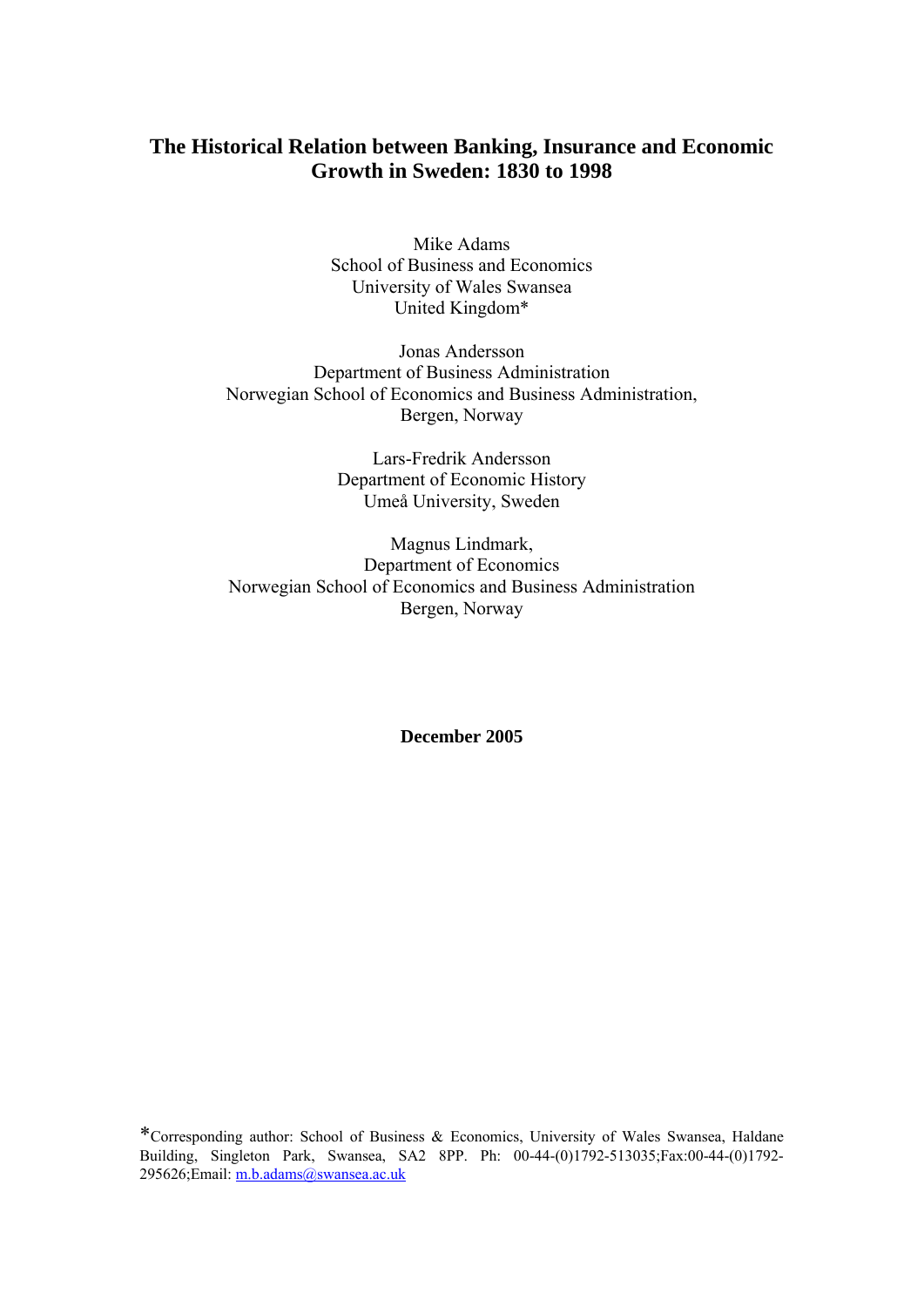## **Acknowledgements**

We thank Anna Andersson, Kurt Brännäs, Ola Grytten, Philip Hardwick, Kul Luintel, Erik Sørensen, Damian Ward, and Hong Zou for their comments and assistance. The paper also benefited from the suggestions of commentators at a seminar held at the Department of Economics, University of Umeå, Sweden. However, the normal disclaimer applies.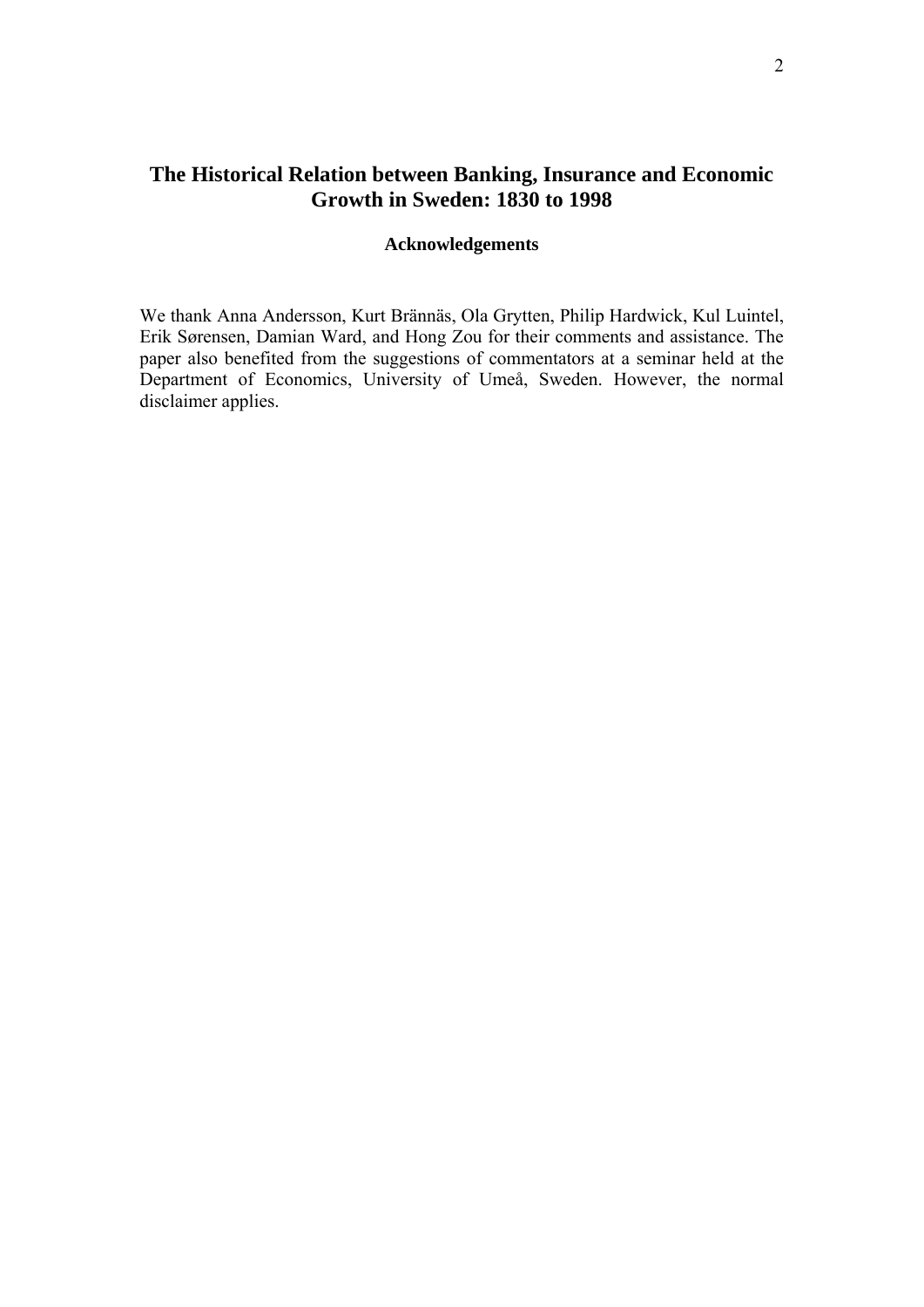#### **Abstract**

We examine empirically the dynamic historical relation between banking, insurance economic (income) growth in Sweden using time-series data from 1830 to 1998. We examine long-run historical trends in the data using econometric tests for cointegration and Granger causality. Our results indicate that the development of domestic banking, but not insurance, preceded economic growth in Sweden during the nineteenth century, while Granger causality was reversed in the twentieth century. We also find that the development of bank lending in the nineteenth century increased the demand for insurance as well as promoting economic growth. In later periods, the development of insurance fosters demand for banking services but only in times of economic prosperity. For the entire period of our analysis, we find that banking is the predominant influence on both economic growth and the demand for insurance. In contrast, the insurance market appears to be driven more by the pace of growth in the economy rather than leading economic development. Therefore, we conclude that financial intermediation, particularly banking, is an important prerequisite for stimulating economic growth and argue that our results could have important policy implications for contemporary emerging economies that are developing their financial and legal infrastructures.

JEL Classification: G22

Key Words: Sweden; History; Banking; Insurance; Economic Growth.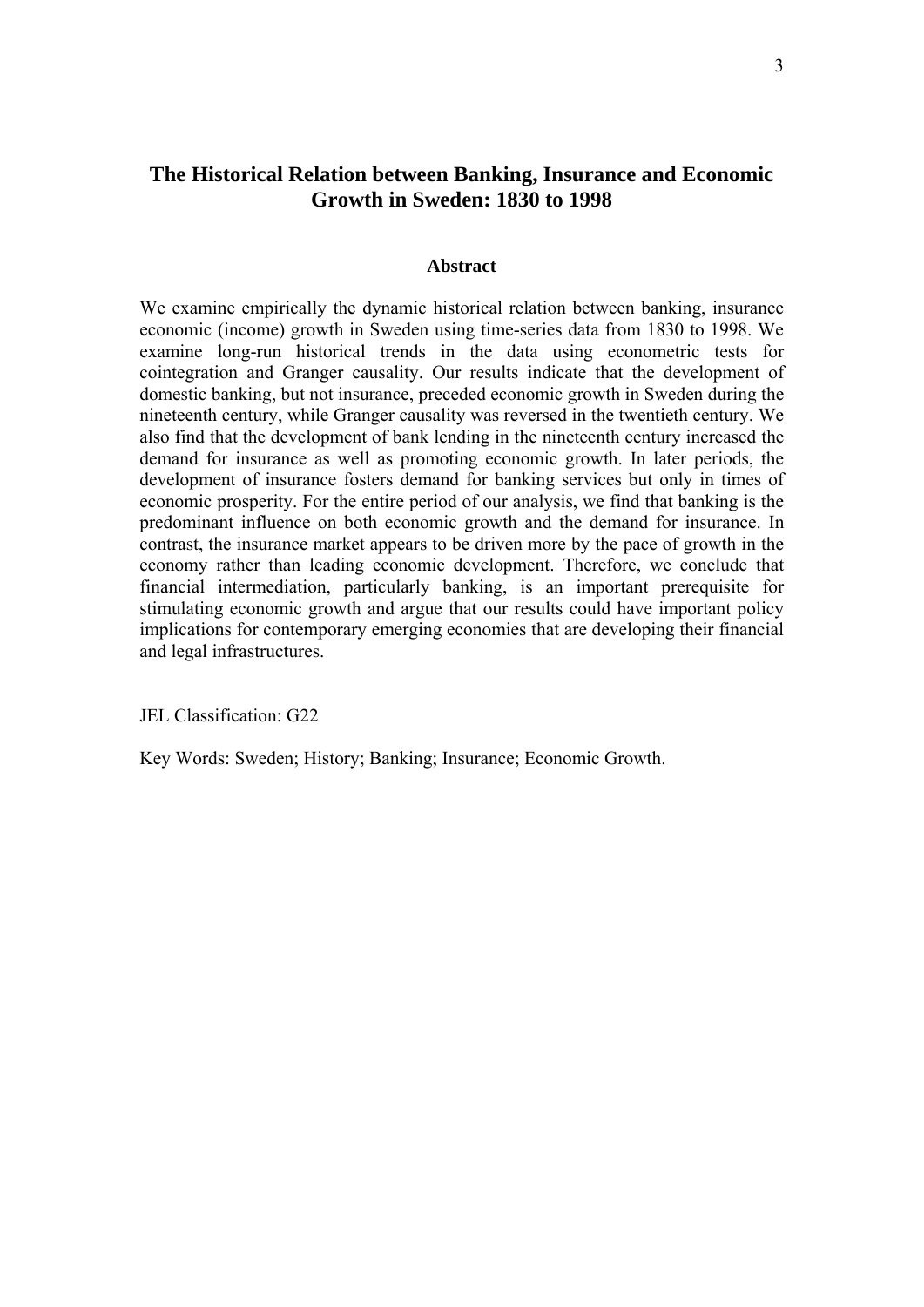#### **1. Introduction**

In this paper we examine the dynamic historical relation between banking, insurance and economic (income) growth in Sweden using time-series data from 1830 to 1998. We believe that this is a particularly apt topic for research given that banks and insurance companies have historically played an important role in economic development as a result of their financial intermediary activities. For example, economic historians with an interest in both banking (e.g., Nygren, 1983; Jonung, 1992; Hansson and Jonung, 1997) and insurance markets (e.g., Pearson, 1992, 1993; Smith and Stutzer, 1995) have consistently reported that financial intermediation assisted economic development in the early years of mass industrialization in the eighteenth and nineteenth centuries by, amongst other things, mitigating risk and uncertainty, encouraging entrepreneurship, accumulating productive capital, and fostering the development of the national financial infrastructure. Outreville (1990, 1996), Arestis and Demetriades (1997), Adams and Zou (2004) amongst others, argue that, for similar reasons, there is likely to be a strong linkage between banking, insurance and economic growth in today's emerging economies. However, not many previous empirical studies have focused on the role played by financial intermediation (especially insurance) in the historical development of modern economies (e.g., see Sylla, 2002, 2003). Additionally, researchers (e.g., Pagano, 1983; Rousseau and Sylla, 2005; Sylla 2002, 2003) suggest that the conjoint effects of banking and other financial systems (like insurance) in relation to historical patterns of economic growth is not clear from the literature. Therefore, we believe that econometric work on the historical development of the financial services sector and its implications for the wider economy could usefully inform economic historians as well as industry regulators, legislators, and others with a contemporary policy interest in financial services, and its role in international economic development. For example, empirical studies, such as ours, can help to promote a better understanding of how financial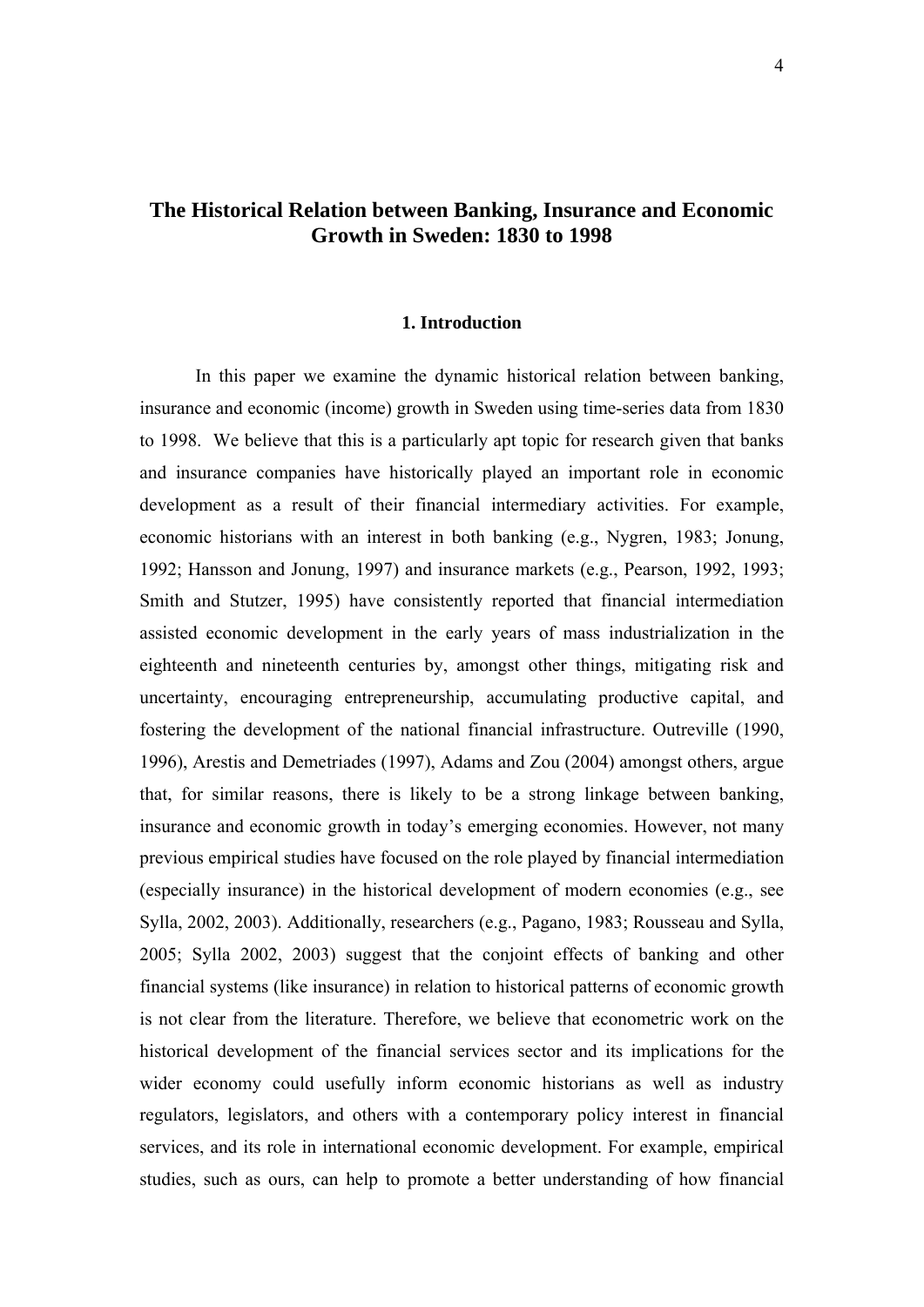services facilitate risk-taking and entrepreneurship in developing economies. Furthermore, a country-specific approach (such as that adopted in the present study) helps to avoid the potentially confounding effects, such as differences in culture and regulatory environments that can arise in prior cross-country financial serviceseconomic growth-based studies (e.g., see Ward and Zurbruegg,  $2000$ )<sup>1</sup>.

 Hansson and Jonung (1997), Wachtel and Rousseau (1995), Rousseau and Wachtel (1998), Ward and Zurbruegg (2000), amongst others, have pointed out that economic growth can be either supply-led as a result of development in financial intermediaries like banks and insurance companies, or alternatively, economic growth can promote the public demand for financial services. In fact, the question of whether the financial services sector preceded or followed economic growth has for a long time been debated in the economic history literature on Scandinavia (e.g., see Sandberg, 1978, 1979; Nygren, 1983; Hansson and Jonung, 1997; Schön, 1988, 1995) and other parts of the world such as the United Kingdom (UK) (e.g., see Pearson, 1992, 1993) and the United States (US) (e.g. see Rousseau and Sylla, 2005). However, in the financial economics literature, where studies have tended to been conducted on a cross-sectional country basis using short time-series data (typically less than 30 years), there is no clear empirical evidence on the direction of the causal relation between the development of banking and insurance markets and economic growth (e.g., see Outreville, 1990, p. 491 and Ward and Zurbruegg, 2000, p. 490). This study thus contributes to the literature by shedding light on the empirical linkage between banking and insurance separately and conjointly on Swedish economic growth over the 159 years from 1830-1998 – a period covering the early years of mass industrialization to the present day<sup>2</sup>.

We contend that Sweden is a potentially interesting domain in which to focus of our study not only because of the country's rich economic archives, but for other reasons too. For example, take the insurance industry: unlike UK and US-based insurance companies, which have invested heavily in equity markets since the 1920s (Scott, 2002), Swedish insurers have (due primarily to regulatory constraints) only

1

<sup>&</sup>lt;sup>1</sup> This attribute does not necessarily mean that our results do not have wider appeal. For example, our results could be generalized to the financial services sector of countries that have experienced a similar economic history and institutional legal-regulatory framework to Sweden – for example, other Scandinavian countries.

 $2^{2}$  Gårdlund (1947) suggests that the early 1830s mark the approximate beginning of Sweden's modern industrialization period. The 1830s also witnessed greater monetary stability (e.g., through the establishment of a silver standard currency) and the formation of the first commercial banks.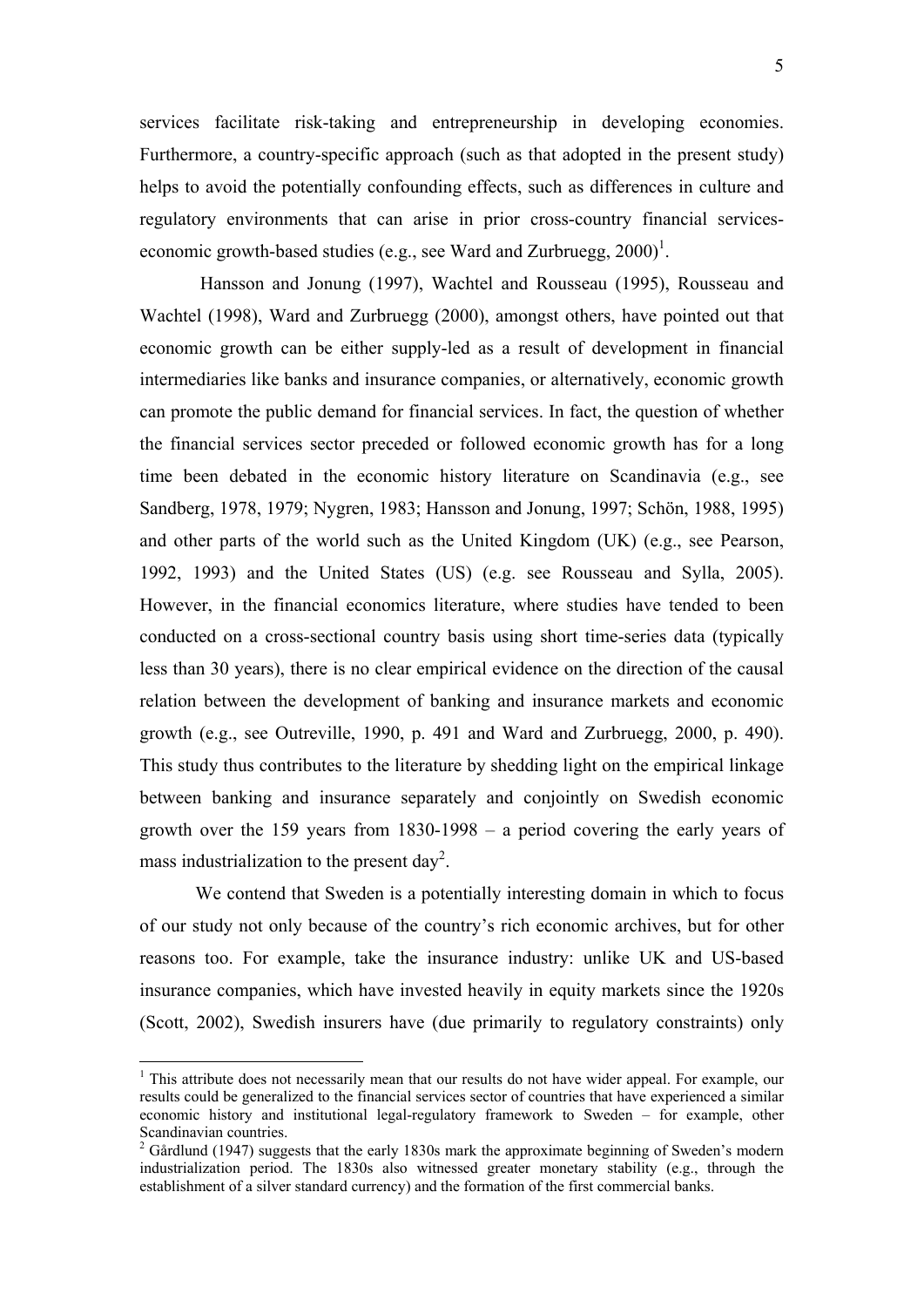been active purchasers of equities since the late 1970s/early 1980s (Lindmark, Andersson and Adams, 2005). Indeed, Waldenström (2002) reports that high taxes on equity transactions during the first half of the twentieth century effectively 'crowded out' trading on the Stockholm Stock Exchange. In the post-1945 period, Swedish insurance companies were required by the Insurance Act 1948 to adopt a precautionary asset management strategy and work in partnership with government in the public management of the economy (Lindmark et al., 2005). This situation could have affected the financial intermediation function of insurance in Sweden during much of the twentieth century - for example, in terms of reducing the efficient allocation of capital in the economy, and thus restricting economic growth. Therefore, the historical relation between insurance and economic growth in Sweden could take on a different profile from that of other less regulated insurance markets such as the UK and US. This could potentially provide important insights as to the nature of the empirical relation between financial intermediation and economic growth in environments subject to different levels of regulation, particularly over time.

Our results suggest that banking, but not insurance, was an important prerequisite for stimulating economic growth in Sweden during the nineteenth century. Subsequently, improvements in economic growth increased the public demand for financial services (including insurance) as the economy matured over time. We also find that the development of bank lending in the nineteenth century increased the demand for insurance as well as promoting economic growth. In later periods, we find that the development of insurance fosters demand for banking services but only in times of economic growth. For the entire period of our analysis, we find that banking is the predominant influence on both economic growth and the demand for insurance. In contrast, the insurance market appears to be driven more by the pace of growth in the economy rather than leading economic development. These results have potentially important policymaking implications for State planners, legislators and regulators seeking to develop local financial systems as a prelude to implementing and supporting future strategies for economic development. Clearly, this issue is also important for policymakers in contemporary emerging economies and analysts at international economic organizations such as the Organization for Economic Cooperation and Development (OECD) and the International Monetary Fund (IMF).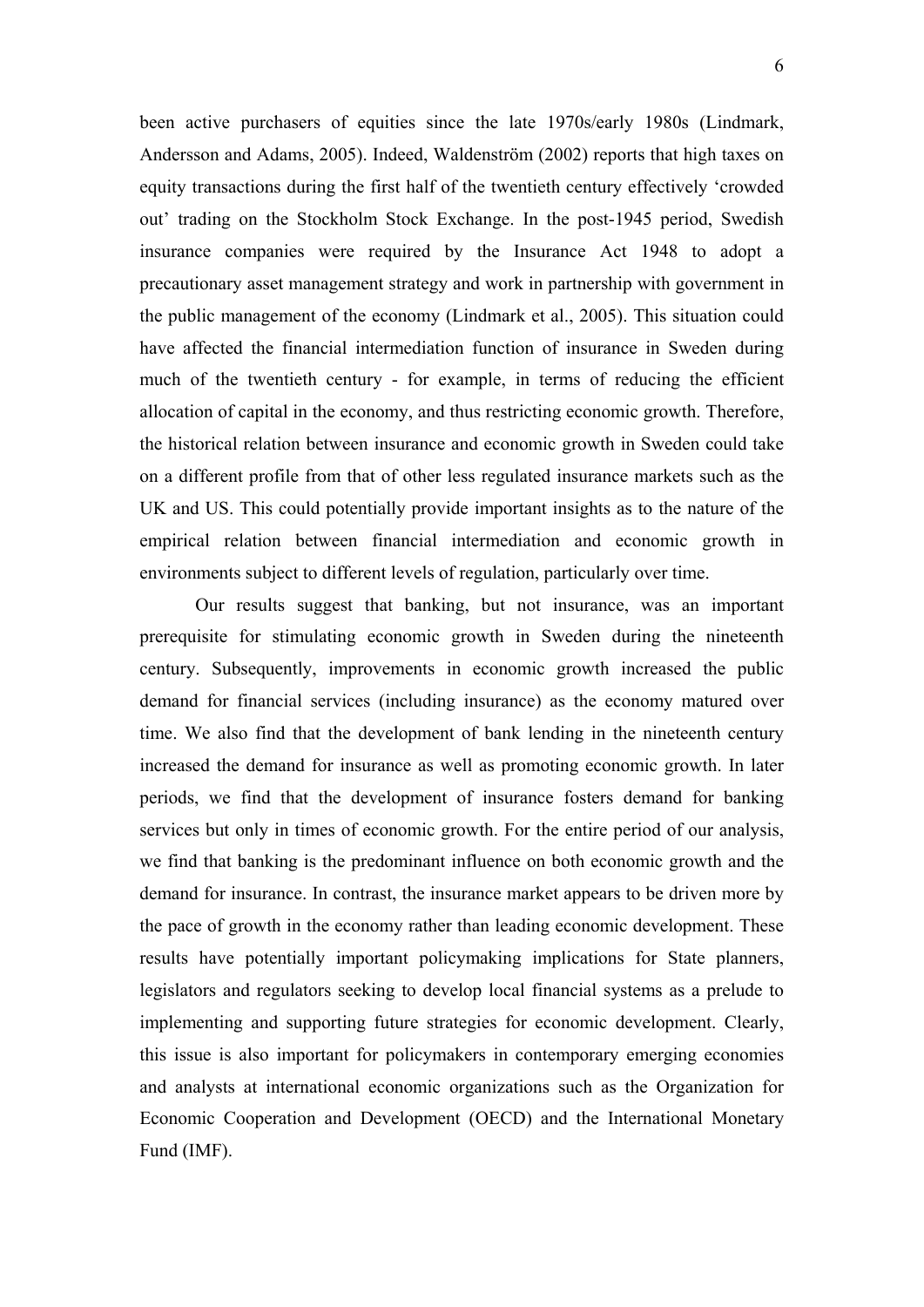The remainder of this paper is organized as follows. Section 2 provides background information on the historical development of the Swedish banking and insurance markets, while section 3 examines the theoretical linkages between banking, insurance and economic growth, and derives six hypotheses to guide empirical testing. Section 4 describes research methodology, including the sources of data, econometric specifications employed and measurement of our variables. Section 5 discusses our empirical results, while section 6 concludes the paper.

#### **2. Development of the Swedish Banking and Insurance Markets**

In 2004 there were 22 banks operating in Sweden employing nearly 40,000 people. Total assets at December 2004 were valued at roughly SKr 2,390 billion (US\$ 360 billion) with approximately 86% of new loans being issued by joint-stock companies, 10% by foreign-owned banks and 3% by mutual forms of organization (SCB Statistiska Centralbyrån, 2005). In comparison, the Swedish insurance industry comprises about 440 (life and property-liability) companies. In 2003 these companies generated total annual premiums of approximately SKr144billion (US\$21 billion) (split roughly between life and non-life on a 2:1 ratio) and held assets valued at roughly Skr1607 billion (US\$ 235 billion) (split roughly between life and non-life on a 9:1 ratio). The insurance industry also directly employs nearly 20,000 people in Sweden (Swedish Insurance Federation, 2004). According to Larsson (1991) the national insurance market emerged in Sweden in the second-half of the nineteenth century with the formation of Skandia (a joint-stock composite insurance company established  $1855$ <sup>3</sup>. Indeed, the growth of the Swedish insurance market in the second half of the nineteenth century is contemporaneous with the development of a national network of private (sometimes mutual) savings banks and commercial joint-stock banks that also performed an important financial intermediation role in promoting rapid industrialization and economic development alongside the Swedish Central Bank (Sveriges Riksbank) (Sandberg, 1978). The second-half of the nineteenth century witnessed other financial developments, such as the increase in savings, rise of commercial credit (including mortgage) facilities by Swedish banks, the emergence

1

<sup>&</sup>lt;sup>3</sup> However, some local fire and marine insurance companies in Sweden can trace their origins back to the eighteenth century. For example, the present day Stockholm Fire Insurance Office (*Brandförsäkringskontor*) was founded in 1746.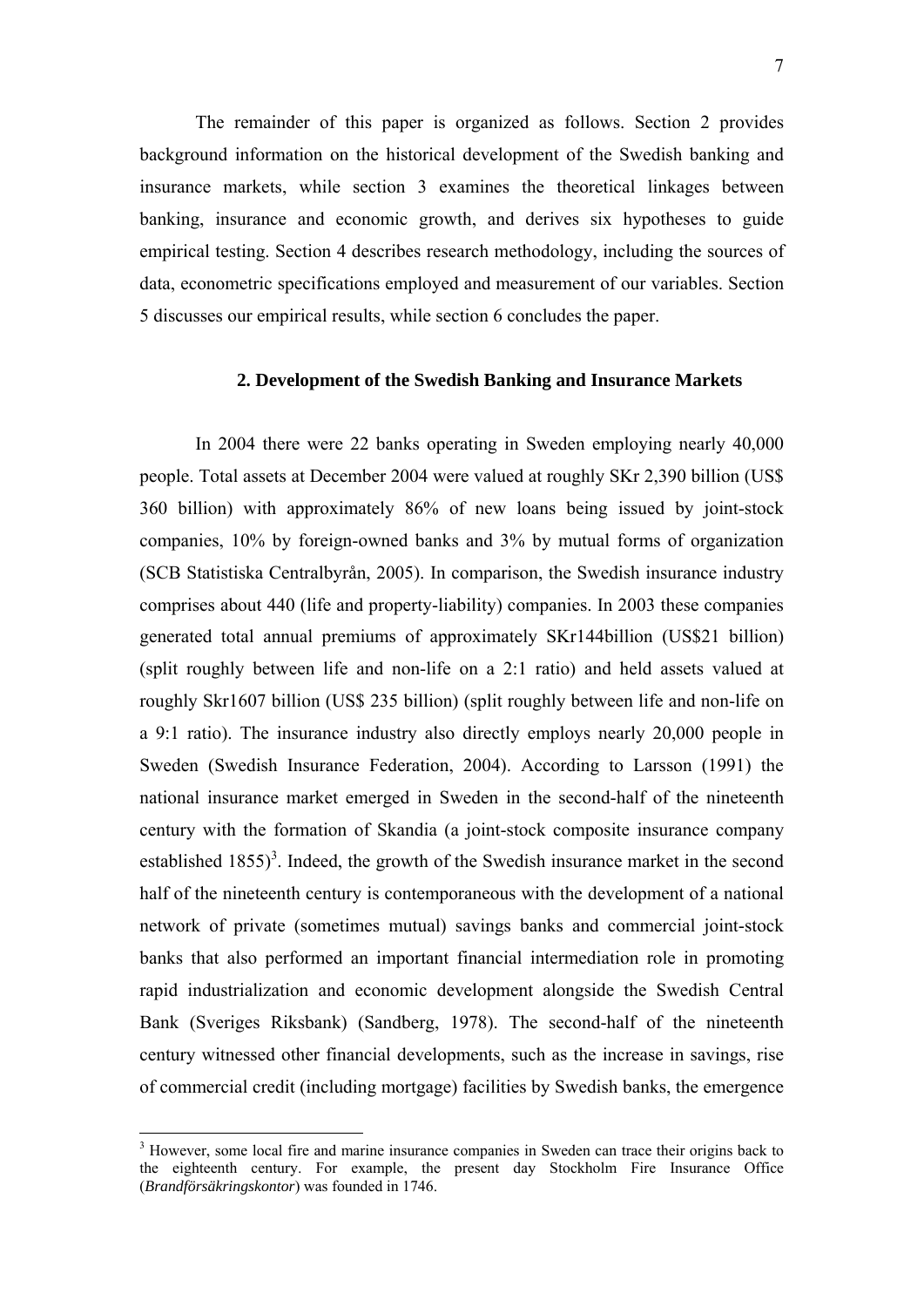of financial markets (like the Swedish bond market) and increased levels of foreign bank trading (Nygren, 1983). The Riksbank played a direct role in the management of the national financial system during the nineteenth century to ensure, amongst other things, adequate liquidity, bank solvency, and control of the national debt and money supply<sup>4</sup>. The Riksbank's central supervisory function was supported through standardized banking rules and regulatory inspections of banks (Jonung, 1992). Insurance company regulations were also introduced in Sweden from the 1880s with the passing of national (solvency-based) insurance laws in 1886 and 1903 (Lindmark et al. 2005). However, in contrast to some other emerging insurance markets of the nineteenth century, for example, Australia and New Zealand, the Swedish government did not directly participate in the domestic insurance market by providing insurance services through a State-owned insurance corporation. Instead, like in the UK, the Swedish government monitored and protected the public interest in the domestic insurance market through a system of insurance legislation and regulations that were primarily designed to protect consumers against corporate insolvency (Larsson, 1991; Lindmark et al., 2005). Therefore, what is according to Browne and Kim (1993) an important determinant of early industrialization and economic growth – a State-owned insurance company – did not exist in Sweden.

Throughout the second half of the nineteenth century the Swedish banking and insurance markets expanded rapidly. For example, the banks increased the volume of credit, particularly with regard to increasing the provision of personal and commercial savings and credit facilities, issuance of mortgages and the financing of equity stakes in new ventures (Nygren, 1983). At the same time, Swedish insurance companies entered new markets in private lines of insurance, such as life insurance, and expanded their business with the wider commercial sector particularly in property insurance lines, like fire and storm damage protection (Bergander, 1967). Additionally, some insurance services in Sweden at the time (and still are) were provided by customer (policyholder)-owned mutual organizations, particularly in fire and life insurance (Hägg,  $1998$ )<sup>5,6</sup>. Like in the Swedish private savings bank sector,

1

<sup>&</sup>lt;sup>4</sup> From 1834 to the outbreak of World War I Sweden adopted a fixed exchange rate pegged to a silver standard (up to 1855) and a gold standard thereafter (e.g., see Gårdlund, 1947; Heckscher, 1954).

<sup>&</sup>lt;sup>5</sup> Several reasons are given in the literature to explain the preponderance of customer-owned mutual organizations in parts of the financial services sector especially insurance. For example, Pottier and Sommer (1997) report that mutual insurers are likely to emerge where underwriting risks are more predictable (e.g., as a result of advances in actuarial technology) thus obviating the need for them to incur potentially high costs of raising new capital. Pottier and Sommer (1997) also report that by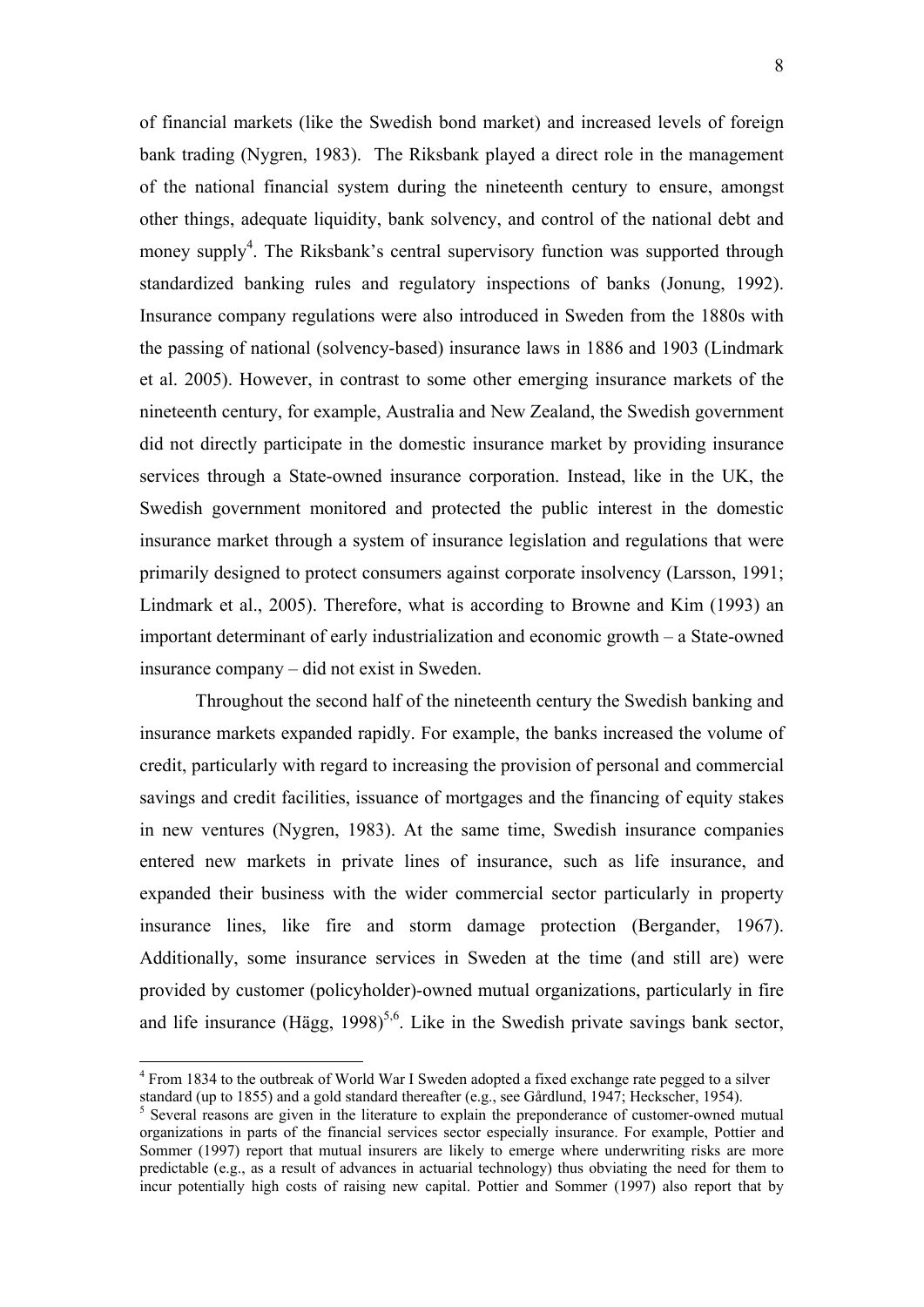mutual insurance companies were often established in the nineteenth century (and before) to serve the financial protection needs of local (particularly rural) communities, and in absolute terms, the number of mutual insurers in Sweden soon exceeded that of the national insurers. This industry feature exists today where mutual insurers comprise roughly 70 percent of the total number of insurance companies in the Swedish market ( $n = 225$  companies), but they generate less than 20 percent of annual premiums (Swedish Insurance Federation, 2004). However, in the second-half of the nineteenth century it was the large (city-based) national joint-stock financial services companies, like the Stockholm-based Handelsbank and Skandia companies that came to dominate the Swedish financial services sector and its associated regulatory system, particularly in ways that blunted foreign competition<sup>7</sup>. The growth of an oligopoly market in the Swedish financial services sector at this time also emerged in other European states such as France (e.g., see Hautcoeur, 2004).

World War I created an export-led economic boom for (neutral) Sweden which stimulated development of the financial services sector, including credit, risk management services and insurance, particularly in relation to property investment, commercial and private mortgages and transportation (Hansson and Jonung, 1997). Nevertheless, the post-World War I economic recession led to industry rationalization with some corporate amalgamations and exits from the Swedish market (particularly by foreign financial companies) (e.g., see Larsson, 1991; Jonung, 1992). However, an important feature that characterized the post-World War I financial services sector in Sweden was that compared with financial companies in the UK and US that invested heavily in stock markets (Scott, 2002), Swedish banks and insurance companies held most of their assets in non-liquid assets such as property and low risk securities like government bonds (e.g., see Larsson, 1991). Waldenström (2002) also reports that high investment taxes during this time provided disincentives for Swedish institutional investors (like banks and insurance companies) to invest in equities. Scott

merging the customer-owner functions mutual organizations can economize on the agency costs incurred in joint-stock companies in maintaining and monitoring the different economic interests of policyholders and shareholders. The ability of insurers to use actuarial technology to control and accurately price assumed risks could help to explain why to date the process of demutualization has not been as common in Sweden's insurance industry compared with its banking sector (see Lindmark et al., 2005).

<sup>&</sup>lt;sup>6</sup> Mutual forms of organization in Sweden date back to the eighteenth century when community risksharing pools were established in cities and rural areas to cover (in the main) fire damage losses and widows and orphans pensions (e.g., see Hägg, 1998).

<sup>&</sup>lt;sup>7</sup> For example, even today only 28 foreign insurers are licensed to operate in Sweden generating only about 2-3 percent of total annual premiums (Swedish Insurance Federation, 2004).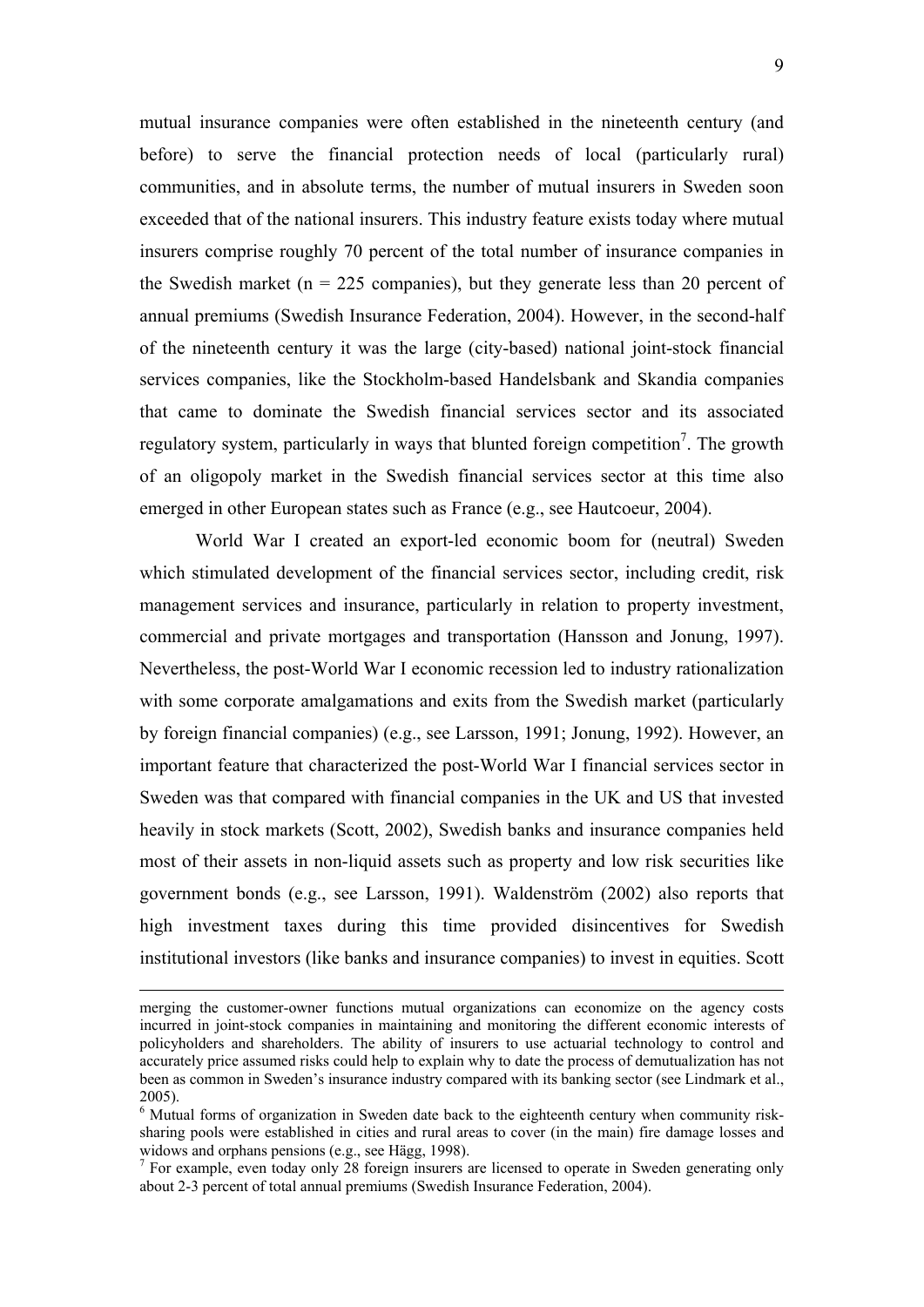(2002), for example, suggests that a primary motivation for Anglo-American insurance companies shifting to a more equity-centred investment strategy was to stabilize cash flows through portfolio diversification. Additionally, the relative absence of (bonus-related) participatory rights life insurance policies in Sweden did not provide the same stimulus for domestic financial institutions to actively engage in portfolio management as it did for their counterparts in the UK and US. The upside was that this precautionary investment strategy enabled Swedish banks and insurance companies to survive the extremes of the 1920s stock market crash and the subsequent economic depression of the 1930s (Petersson, 1987; Larsson, 1991; Magnusson, 1997). On the other hand, the lack of equity-based institutional investment in Sweden during the inter-war years could have stifled the pace of development in the economy as a whole. Hautcoeur's (2004) analysis suggests that for similar institutional and regulatory reasons France also experienced a precautionary institutional investment strategy during the inter-war years with adverse consequences for new business development and the pace of economic growth.

The World War II period signalled far-reaching changes in the Swedish financial system particularly in terms of the increased demand for consumer credit and risk management services (Hansson and Jonung, 1997). For instance, in 1948 new insurance regulations were introduced in Sweden to ensure the maintenance of adequate reserving and liquidity levels, and also to direct insurance companies' investments into public sector projects and government-sponsored social welfare schemes. Post-World War II, the Swedish government also sought to stabilize the domestic credit market by controlling bank interest rates and levels of bank lending (Jonung, 1992). However, interest rate caps restricted returns on financial services companies' assets that led increasingly to greater direct institutional investment in the equities of Swedish and foreign companies in the late 1970s/early 1980s. In the 1980s, most of the stringent post-World War II regulations relating to the financial services sector were relaxed thereby enabling Swedish insurance companies to play a greater role in the provision of credit services (e.g., commercial mortgages), social insurance (e.g., pensions and private health care) and direct investment in both domestic and overseas-based companies than had hitherto been the case. In recent years Swedish banks have also formed insurance subsidiaries (bancassurers) to offer insurance products and risk management services to the public thus leading to a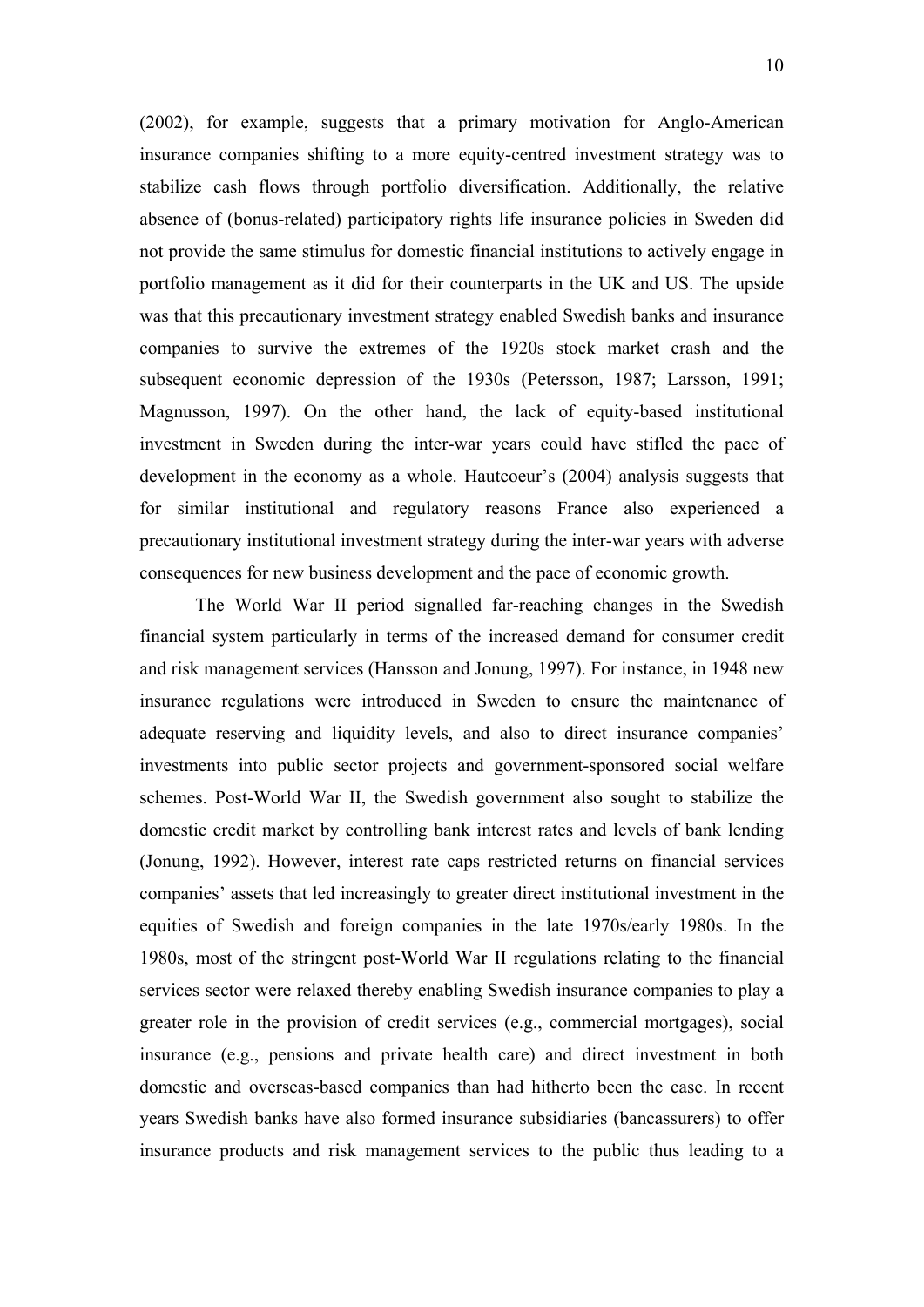convergence between the banking and insurance sectors of the economy (Lindmark et al., 2005).

#### **3. Hypotheses Development**

In this section of the paper we examine the theoretical linkages between banking, insurance and economic growth.

# **3.1. The Influence of Financial Intermediation on Economic Growth 3.1.1. Banks**

Several researchers (e.g., Rousseau and Wachtel, 1998; Rousseau and Sylla, 2005; Sylla, 2002, 2003) have emphasized the historical importance of banking market activity to economic growth. For example, Sylla (2003) reports that in the US in the nineteenth century banks (both national and foreign) were actively providing trade credit and venture capital for new business start-ups. Sandberg (1978, p. 666) and Nygren (1983, p. 61) also point out that towards the end of the nineteenth century it was common for Swedish banks to issue loans against the shares of both new startups and established companies and to be represented on the boards of publicly listed and non-publicly listed companies. Sylla (2003) reports that banks (like insurance companies) have comparative advantages over other forms of organization in assessing and pricing assumed risks (e.g., credit risk) and diversifying such risks by holding balanced portfolios of investments and having (particularly in the case of banks) joint-stock corporate structures protected by limited liability. Hägg (1994, 1997) contends that a supporting system of property rights law and contractual enforcement are also prerequisites for efficient and effective financial intermediation, and that by the end of the nineteenth century such a legal infrastructure was well developed in Sweden. In addition, Sandberg (1978) reports that during the secondhalf of the nineteenth century Swedish banks established a network of national branches that enabled them to expand their business activities especially in new industrial areas. A similar patter of distribution networks further characterized the Swedish insurance industry in the second-half of the nineteenth century (Lindmark et al, 2005). Swedish banks also financed corporate investments by cooperating with each other (e.g., on setting interest rates) and providing large loans on a syndicated basis. The raising of equity for the banking sector was also facilitated by the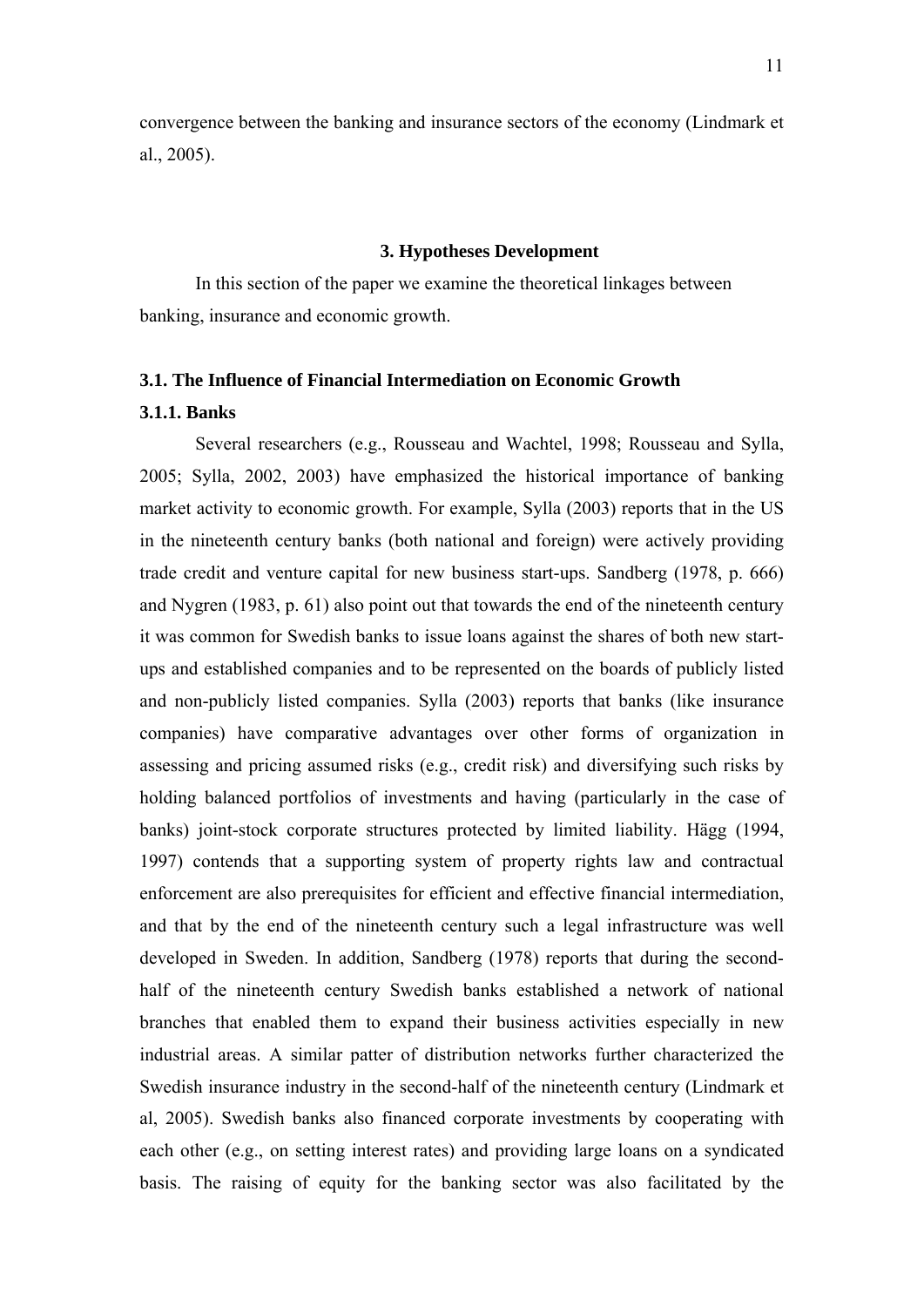Companies Act 1863 that introduced limited liability that provided those Swedish banks that chose to become joint-stock companies to expand and spread their risks (e.g., see Sandberg, 1978, p. 663). The stability of the banking system in Sweden was further underpinned in the 1890s when the Riksbank became more of a modern central bank that acted as 'lender of the last resort' and active monitor of domestic financial systems (Nygren, 1983). Sandberg (1978, p. 680) further points out that from the 1870s Sweden's commercial banking system was by international standards very sophisticated, particularly with regard to encouraging savings and investment in new technology, and that these attributes had a significant positive impact on the rate of economic growth. Indeed, Sylla (2003, p. 447) reports that a growing body of empirical evidence in the financial economics literature (e.g., Wachtel and Rousseau, 1995; Rousseau and Wachtel, 1998) that supports the view that banks directly influence economic growth. Therefore, we hypothesize that:

## **H1: Other things being equal, the banking market directly influences economic growth.**

## **3.1.2. Insurance Companies**

<u>.</u>

Ward and Zurbruegg (2000) and Kugler and Ofoghui (2005) report that in offering risk transfer, indemnification for unexpectedly large losses and financial intermediary services, insurance markets have had a significant productive impact within economies. For example, insurance can help to promote investment in productive assets by providing surety to investors and other contractual claimants (e.g., banks) that the value of the investment is protected against unanticipated severe losses (such as those arising from fire and flood damage). MacMinn (1987) reports that insurance can provide an important post-loss financing function and mitigate agency problems, such as the underinvestment incentive, that can occur in (particularly highly levered) companies that suffer a large asset-loss<sup>8</sup>. This leads to insurance having positive externalities in terms of employment creation, increased economic activity, and business innovation (technology) and risk-taking. Moreover, in efficient insurance markets, the setting of actuarially fair insurance prices will

<sup>&</sup>lt;sup>8</sup> The underinvestment problem arises because under limited liability rules shareholders have (a default put) option that allows them to choose not to reinvest in fixed assets damaged by severe mishap (e.g., due to fire). This is because the economic benefits of reinvestment could be greater for other claimants – for example, debtholders that hold fixed claims over the assets as collateral for loans granted. Insurance resolves this issue by indemnifying shareholders against the cost of asset reinstatement.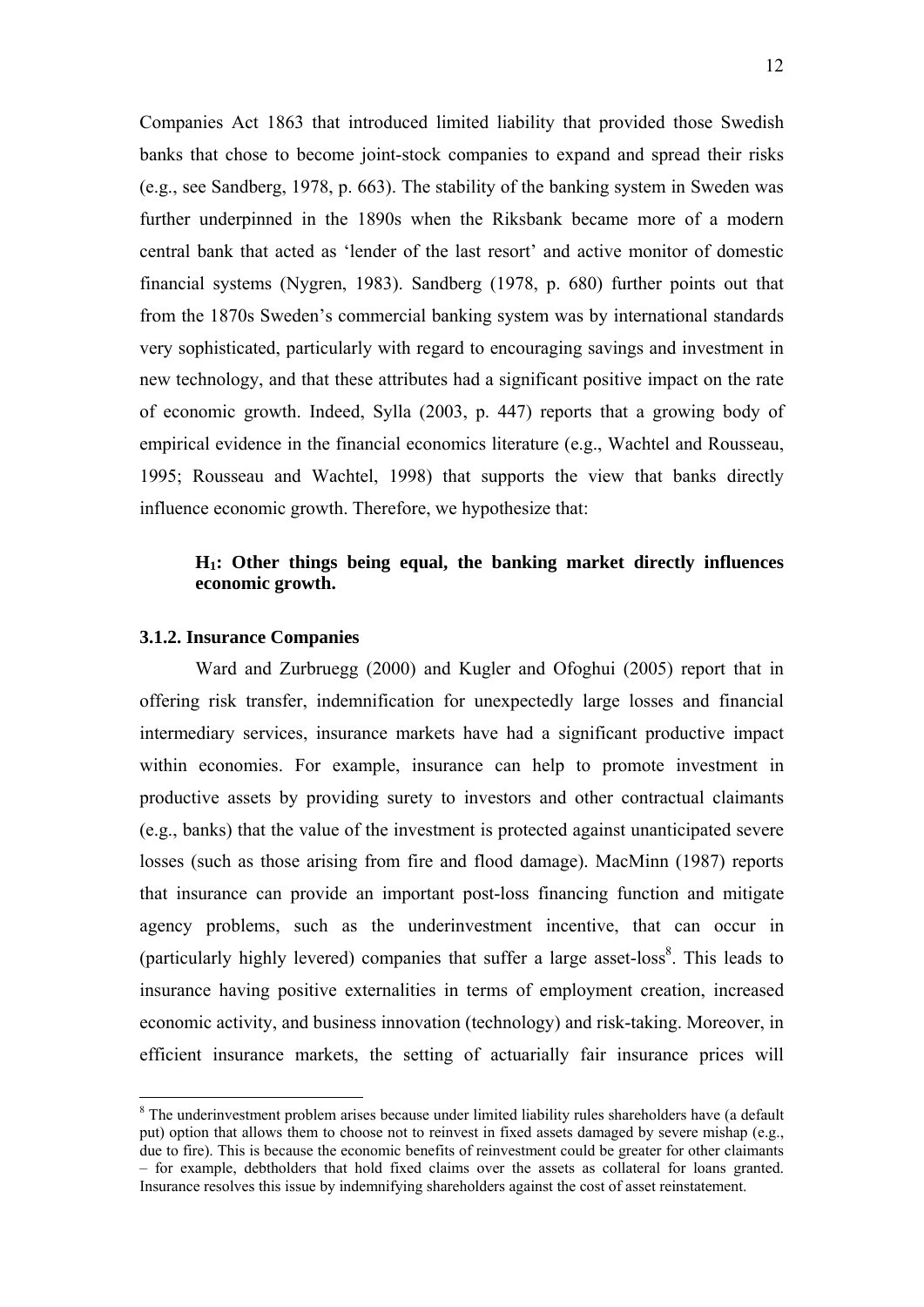compensate for negative externalities such as the moral hazard problems arising from excessive risk-taking as a consequence of insurance (Rothschild and Stiglitz, 1976). Actuarial fair pricing should also help to facilitate the efficient accumulation of productive capital and provide a spur to economic growth (Ward and Zurbruegg, 2000). In Sweden, however, insurance industry regulation has in the past (for example, after the 1948 insurance regulations came into effect) placed limits on the rates of premiums that insurance companies can charge for assumed risks in order to facilitate the achievement of the State's wider social welfare objectives. The regulation of premium rates could therefore lead to the mis-pricing of assumed risks and the inefficient allocation of capital within insurance companies. The trade-off between social welfare benefits of premium controls and the (non-Pareto optimal) efficiency losses generated from State regulation of the Swedish insurance market could have wider macroeconomic ramifications – for example, by reducing funds available for institutional investment and limiting insurance companies' capacity for underwriting future business risks (Greenwald and Stiglitz, 1990). Additionally, Butler, Gardner and Gardner (1998) have shown that in the US, workers' compensation insurance and sickness benefits has had significant moral hazard consequences as a result of increased absenteeism and produced reduced levels of productivity in the economy. These findings could equally apply in Sweden as workers' compensation insurance has been around since 1913 (Larsson, 1991).

Larsson (1991) also notes that in the inter-war years Swedish insurance companies played an important role, in partnership with government in maintaining domestic economic stability through, for example, precautionary investment management and risk assessment, and direct involvement in underwriting public sector projects. Ward and Zurbruegg (2000) add that as major institutional investors, insurance companies not only help the efficient allocation of capital in an economy but also enhance returns on their investments through active monitoring of managerial activities and corporate governance. This reasoning leads us to hypothesize that:

# **H2: Other things being equal, the insurance market directly influences economic growth.**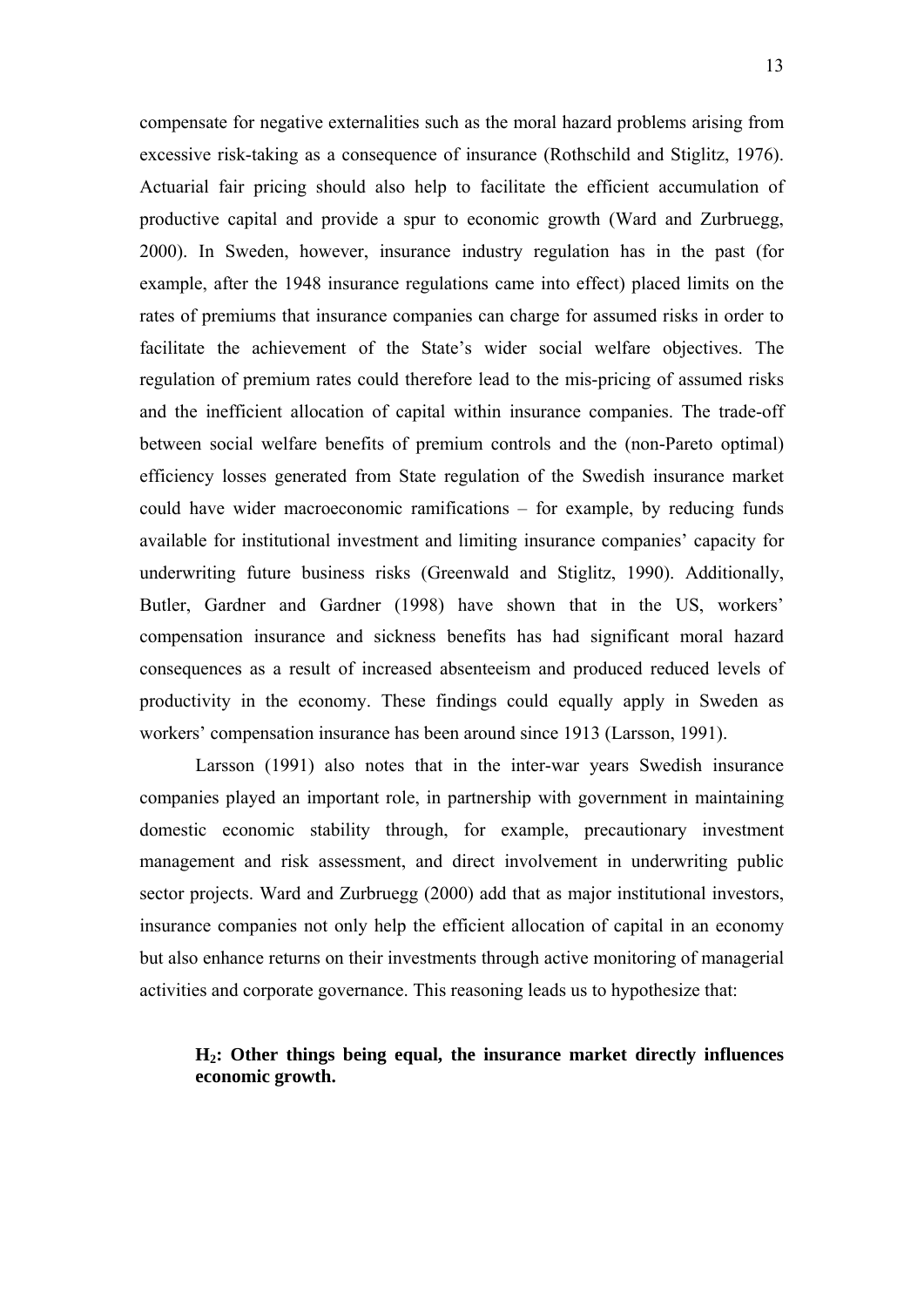#### **3.2. The Influence of Economic Growth on Financial Intermediation**

As noted earlier in section 1, the direction of causality between banking, insurance and economic growth can run both ways. That is, financial intermediation may not only facilitate economic growth by providing credit facilities, risk transfer, loss indemnification, and so on, but conversely, it could be the case that economic growth creates the demand for banking and insurance – for example, supplying investment funds and protecting accumulated productive capital against unanticipated losses (Fohlin, 2002). As Hansson and Jonung (1997) point out, both lines of reasoning are plausible theoretically and so empirical analysis is needed to resolve the issue. In the Swedish context, Sandberg (1978) contends that in the early/midnineteenth century the domestic system of financial intermediation was relatively more sophisticated than the system of industrial production. Consequently, Sandberg (1978) argues that financial intermediaries like banks and insurance companies stimulated economic growth in the early period of industrialization in Sweden by providing, amongst other things, capital for investment and risk protection services. With regard to insurance, Ward and Zurbruegg (2000) contend that the risk management and financial intermediary benefits of insurance, and their impact on economic growth could persist over time, particularly in relatively long-protected domestic economies such as Sweden. On the other hand, Rousseau and Wachtel (1998) contend that in developed economies financial intermediation may become a relatively less important influence on economic growth as financial markets become more advanced. Wachtel and Rousseau (1995) and Rousseau and Sylla (2005) provide empirical support for this view from their historical analysis of financial systems and economic development in Anglo-American countries. They find that in these economies there was a stronger relation between financial intermediation and economic growth prior to the Great Depression of the 1930s compared with the post-World War II period when financial systems and capital markets became more sophisticated due to, amongst other things, increased global trade and investment.

In the debate concerning the causal linkage between financial intermediation and economic growth, Kindleberger (1982) argues that in the nineteenth century the demand for banking (and indeed, insurance) services in Sweden emerged directly from the rapid industrialization in major urban centres such as Stockholm, Gothenburg, and Malmö. King and Levine (1993) also suggest that economic development (that may be prompted by public as well as private sector investment)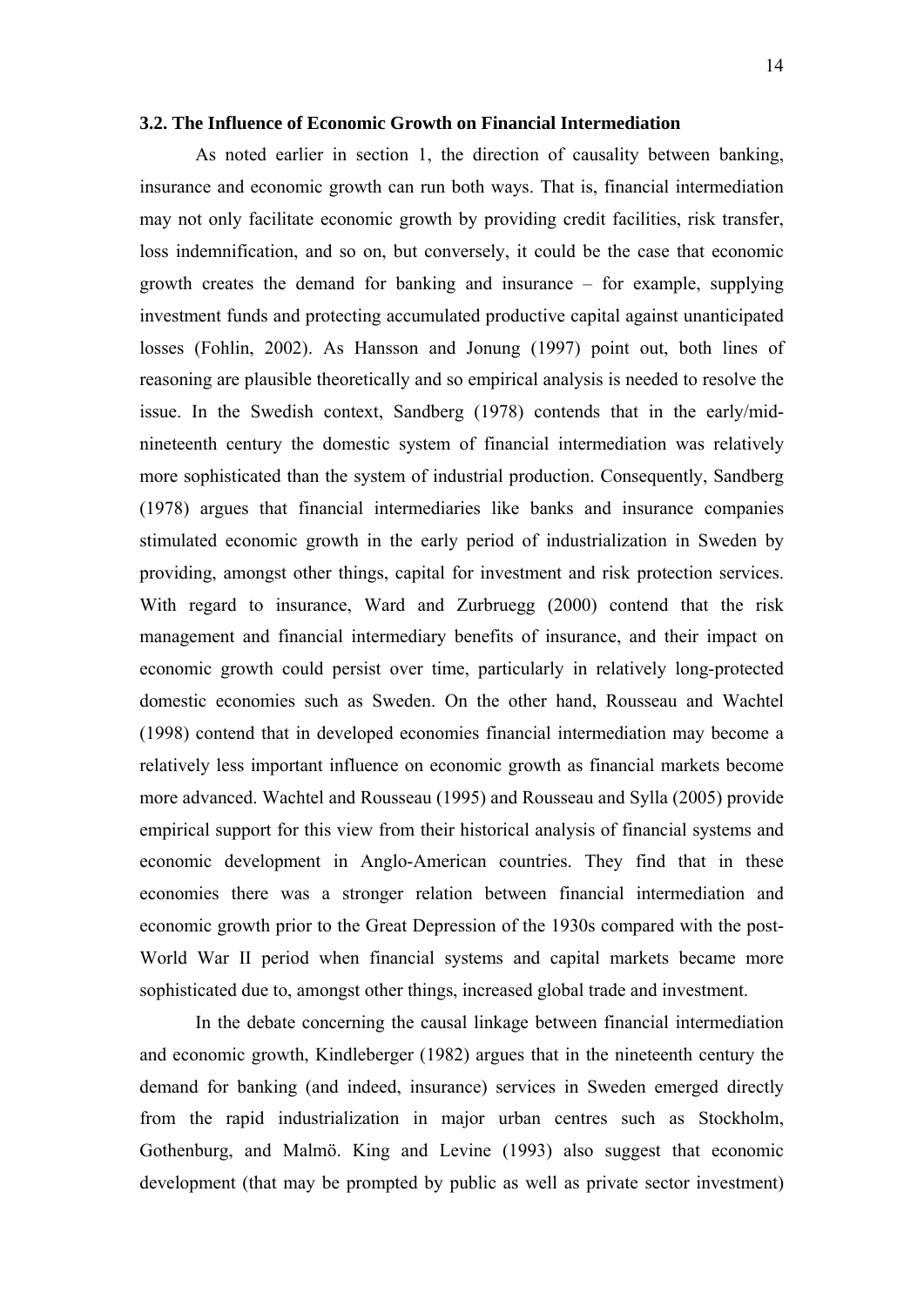could stimulate the demand for ancillary services such as banking and insurance. The Swedish government has been actively interventionist in the management of the national economy in partnership with the private sector since at least the turn of the twentieth century (Heckscher, 1954; Hansson and Jonung, 1997; Magnusson, 1997). Moreover, Gelderblom and Jonker (2004) observe that to facilitate economic growth the demand for consumer and commercial credit has to be met by a ready supply of funds (savings). In their capacity as financial intermediaries insurance companies can also play an important role in the accumulation and investment of capital in the economy (Ward and Zurbruegg, 2000). Therefore, it is plausible that the growth of banking and insurance services was stimulated by economic growth throughout our period of analysis (1830-1998). That is, the demand for banking and insurance is income elastic. Using Swedish economic data from 1861 to 1910 Fisher and Thurman (1989) in fact find that that the growth of the banking sector was caused by, not the cause of, economic growth. We thus present two alternative test hypotheses:

## **H3: Other things being equal, economic growth directly influences the banking market.**

**H4: Other things being equal, economic growth directly influences the insurance market.** 

#### **3.3. Conjoint Effects of Banking and Insurance and Economic Growth**

Sylla (2003) reports that financial intermediary systems interact closely in modern economies. This suggests that it is the conjoint effects of banking and insurance that stimulate economic growth. For example, Grace and Rebello (1993) argue that insurance encourages greater corporate bank borrowing by reducing companies' market cost of capital, which in turn influences economic growth by stimulating demand for financial services. Assets-based (property) insurance can also protect the value of collateral underpinning loans granted from losses due to fire, storm damage and so on. This attribute helps to reduce banks' credit risk exposures (and enhance shareholders' returns) and so promote higher levels of lending than would be the case without insurance (e.g., see Zou and Adams, 2006). In addition, banks also use deposit insurance to protect their investments against (systematic) market risks and liquidity crises arising from unexpected severe loss events (Diamond and Dybvig, 1983); in fact, in most developed countries banks have used deposit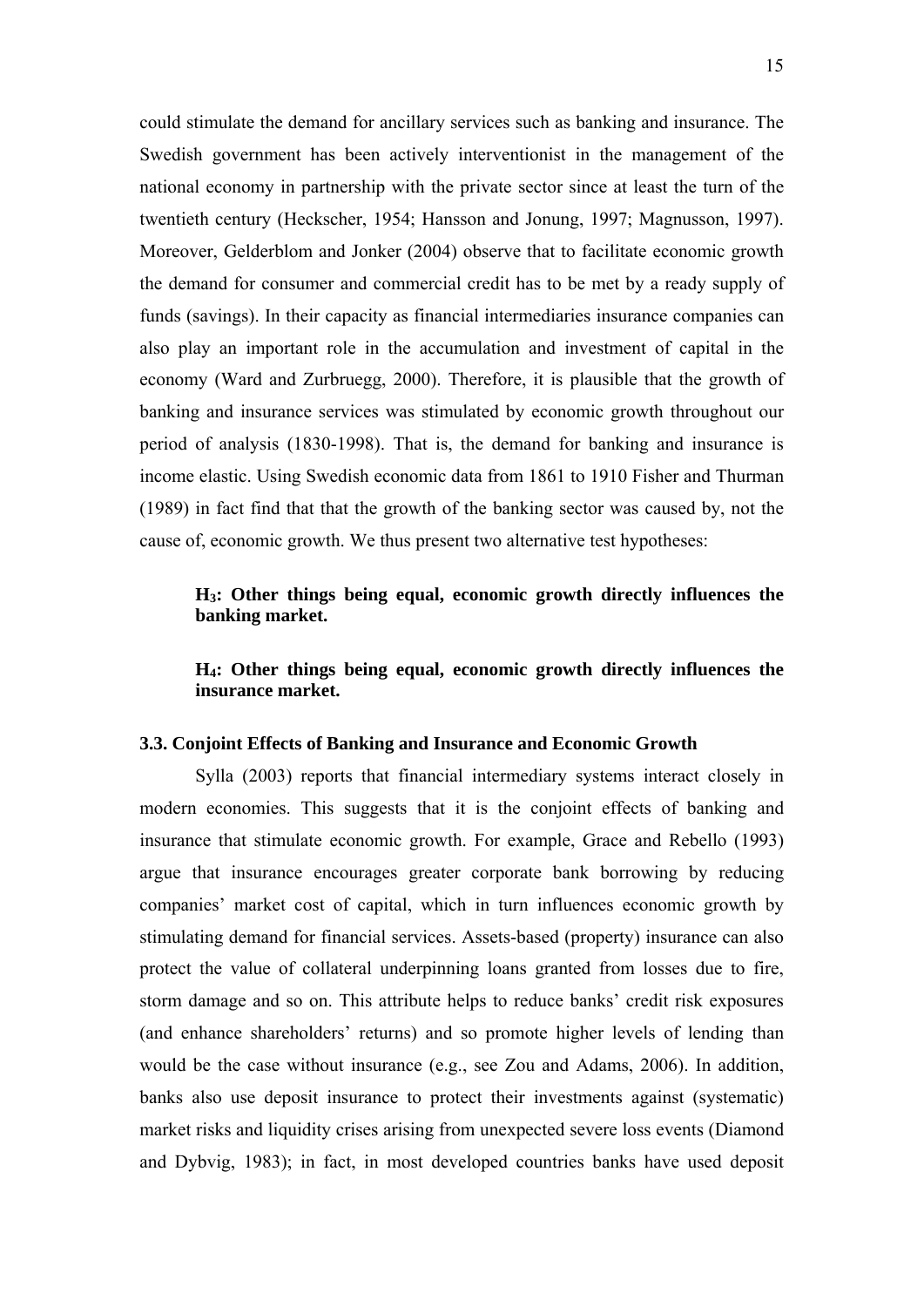insurance to protect against the risk of such losses since at least the early twentieth century (Hooks and Robinson, 2002). This aspect of insurance potentially helps banks to alleviate credit risk, increase corporate and private lending, and invest in potentially high yielding projects thereby stimulating economic development. Consequently, insurance helps to facilitate the supply of bank credit in the economy. Therefore, we hypothesize that:

# **H5: Other things being equal, the interaction of the banking and insurance markets directly influence economic growth.**

On the other hand, high levels of economic activity can increase the market demand for bank loans to finance corporate growth opportunities and thus drive the demand for assets-based insurance cover. Additionally, the level of activity in an economy can affect the volume of deposits (investment funds) retained by financial intermediaries and thus the degree of institutional investment (Fohlin, 2002). Increases in the value of invested assets can also influence the need for banks to purchase (more) deposit insurance (Hooks and Robinson, 2002). This implies that:

# **H6: Other things being equal, economic growth directly influences the interaction of banking and insurance markets.**

#### **3.4. Other Considerations**

<u>.</u>

To sum up, the direction of the causal relation between banking, insurance and economic growth remains an unresolved empirical issue. For example, using 1961- 1996 data for nine OECD countries Ward and Zurbruegg (2000) found mixed results concerning the insurance-economic growth relation. Their causality tests revealed that for some countries (e.g., Canada and Japan) there was evidence that insurance market growth led to growth in the economy at large; for others (e.g., France) the results showed a causal effect from economic growth to insurance market development; and for four countries, including the UK and US, no significant results were produced in either direction. Ward and Zurbruegg (2000) attribute their findings to countryspecific factors such as the relative state of regulatory development, the degree of insurance penetration<sup>9</sup> and the cultural propensity to insure versus self-insurance (e.g., through personal savings). Kugler and Ofoghi (2005) also provide mixed results using

<sup>&</sup>lt;sup>9</sup> Insurance penetration is defined as the ratio of total annual insurance industry premiums over gross domestic product (GDP) per capita (e.g., see Swiss Re, 2004).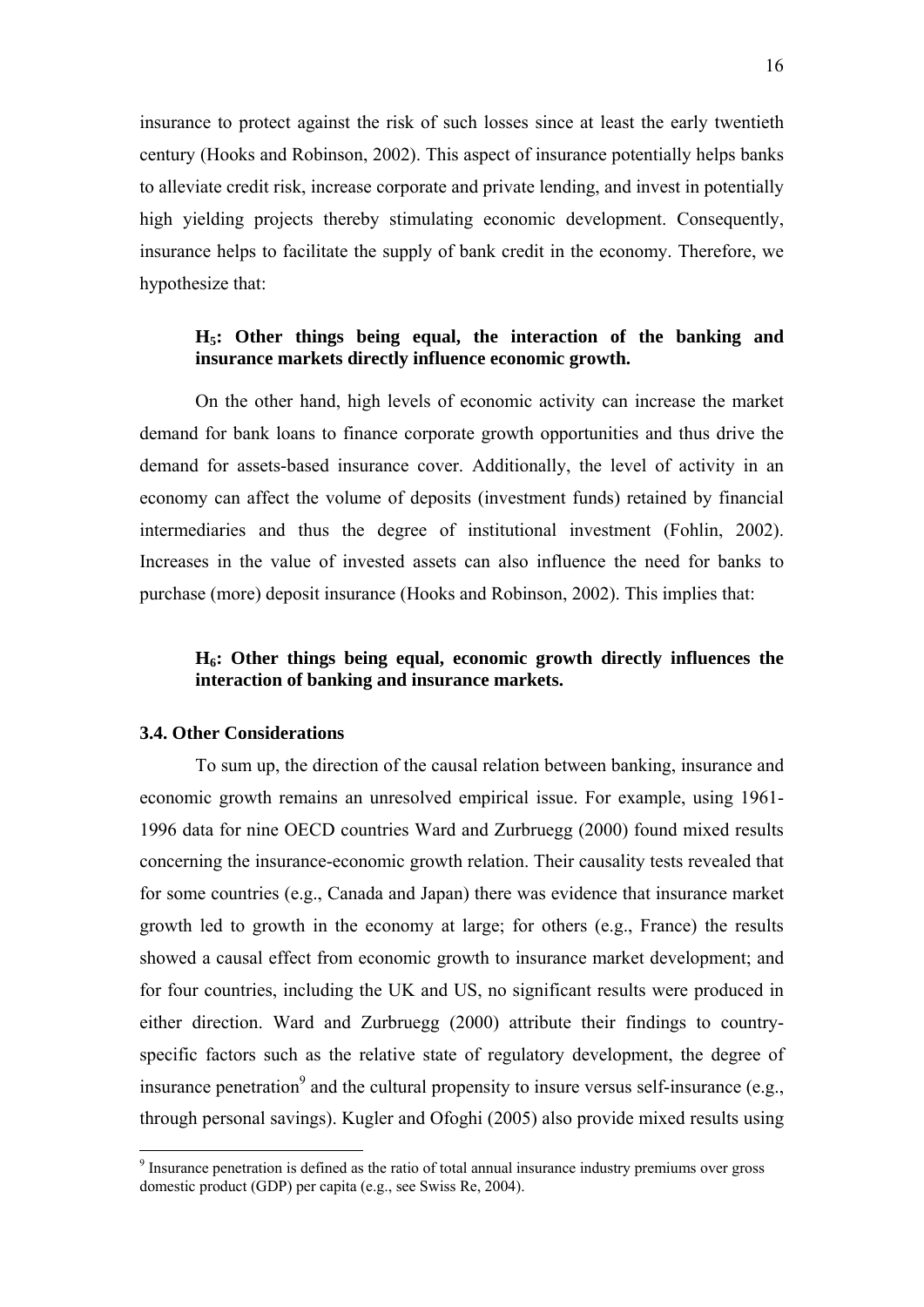disaggregate (line of insurance) data for the UK's property-liability insurance industry for 1971-2003. Arestis and Demetriades (1997) also report that the strength and direction of the relation between economic growth and financial intermediation could be cointegrated over time as a result of cyclical changes in the pace of human and physical capital development and economic growth, and competition between national and international financial services companies. Furthermore, it is possible that for certain periods within a long historical time series (as is the case in this study) the relation between banking, insurance and economic growth may be stationary and difficult to disentangle (Rousseau and Wachtel, 1998). Indeed, Hautcoeur's (2002) historical analysis of the French life insurance industry (1870-1939) points to stagnation in the insurance-economic growth relation due to such factors as precautionary insurance company investment strategies, managerial inertia, and oligopoly market-induced regulation that promoted the status quo and stifled the pace of product-market innovation and wider economic development. On the other hand, Rousseau and Wachtel (1998) report that for the same period covered by Hautcoeur (2002) Scandinavian insurance markets (like Sweden) commonly used the latest (actuarial) technology, and that this helped them to realize operational efficiencies and increased profitability, which in turn fostered growth in the insurance sector<sup>10</sup>. These issues will therefore be examined empirically in the remainder of this paper.

#### **4. Data and Methodology**

This section describes the research methodology that we employed including the description of the data, econometric specifications and definition of the variables.

### **4.1. Data**

1

Our data covers the 159 years 1830-1998 and represents the earliest and latest years for which complete archival data were available at the time the study was carried out. Economic data are the GDP volumes and per capita estimates derived from Krantz (2001), which are based on the Swedish Historical National Accounts series published in Krantz (1986, 1987a, 1987b, 1991), Pettersson (1987), and Schön (1988, 1995). Data on bank loans and mortgages (private and commercial) granted up

 $10$  Sweden has had a professional actuarial body since 1904. The role and responsibilities of Swedish actuaries (e.g., in terms of solvency management and financial reporting) has been enshrined in various insurance statutes since the passing of the Insurance Act 1903 (Hägg, 1998).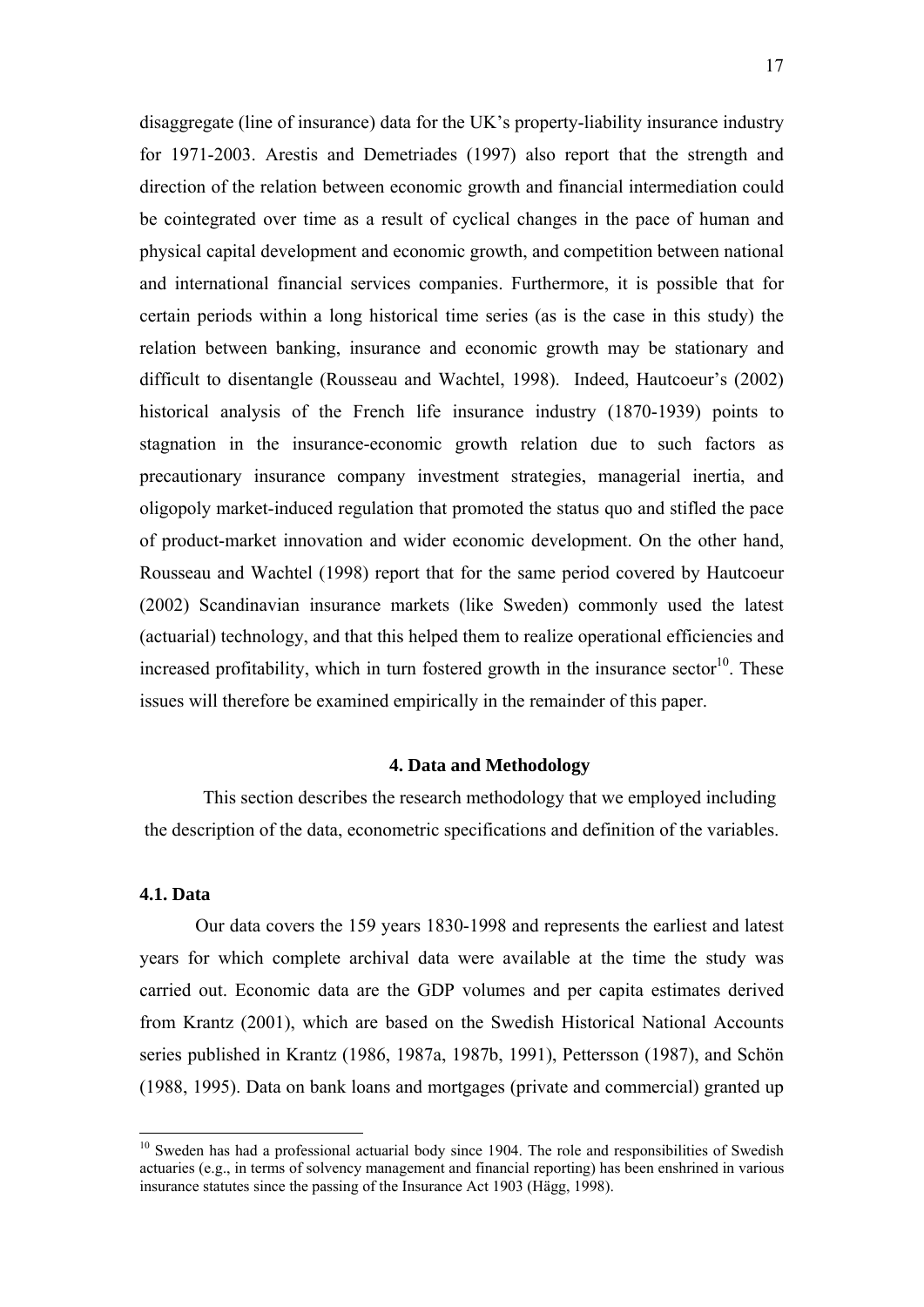to 1860 were collected from the Sveriges Riksbank (1931) archive, after which time data were collected from the Swedish Official Statistics (SOS Statistisk Årsbok). Swedish savings banks were first established in the 1830s, but the period up to 1856 is covered by five-yearly benchmarks derived from other Swedish archives (i.e., Finanskomitén*,* 1863, Table 22). These benchmarks were linearly interpolated with commercial bank loans as a variation index. Thereafter, the loans were collected from the financial services periodical Statistisk Tidskrift until 1913, after which time data were obtained from the Swedish Official Statistics Office (SOS Statistisk Årsbok). Swedish mortgage banks were established in the 1840s and the periodical Sveriges Statistik i sammandrag provided annual data on bank issued mortgages from 1870 onwards. As the outstanding mortgage value, date of issue and duration (usually 40 years) and interest rate are included in the1870 records we were able to estimate the annual value of bank mortgages issued by Swedish banks from for the 30 years or so prior to 1870. Data on annual aggregate (non-life and life) insurance premiums for the period 1830 to 1913 were collected from Bergander (1967) supplemented with data derived from Wrede (1882), Grip (1992), the Stockholm Stads Brandkontor (Almquist 1921) and the Allmänna Änke- och Pupillkassans archives<sup>11</sup>. From 1913 onwards all insurance premiums data were collected from the official Swedish insurance industry statistics (SOS Enskilda Försäkringsanstalter), supplemented from 1996 by the Financial Inspectorate (Finansinspektionen) online Swedish business reports

### **4.2. Specification**

1

 As in prior studies (e.g., Arestis and Demetriades, 1997; Hansson and Jonung, 1997; Ward and Zurbruegg, 2000; Arestis, Demetriades and Luintel, 2001) we construct a vector autoregressive (VAR) model to test for dynamic interactions (Granger causality) in a p-dimensional system, defined by:

$$
X_{t} = \Pi_{1} X_{t-1} + \Pi_{2} X_{t-2} + \dots + \Pi_{k} X_{t-k} + \Phi D_{t} + \varepsilon_{t}
$$
 [1]

where  $X_t$  is a p-dimensional vector of the time series under study, the  $\Pi$ 's are  $p \times p$  matrices defining the relation between a variable and lags of another. The variable  $D_t$  is a vector of exogenous variables, in our case enabling estimation of

 $11$  We aggregate non-life and life annual insurance premiums as risk transfer, indemnification and financial intermediation are functions common to both life and non-life insurance (see also Ward and Zurbruegg, 2000, p. 490).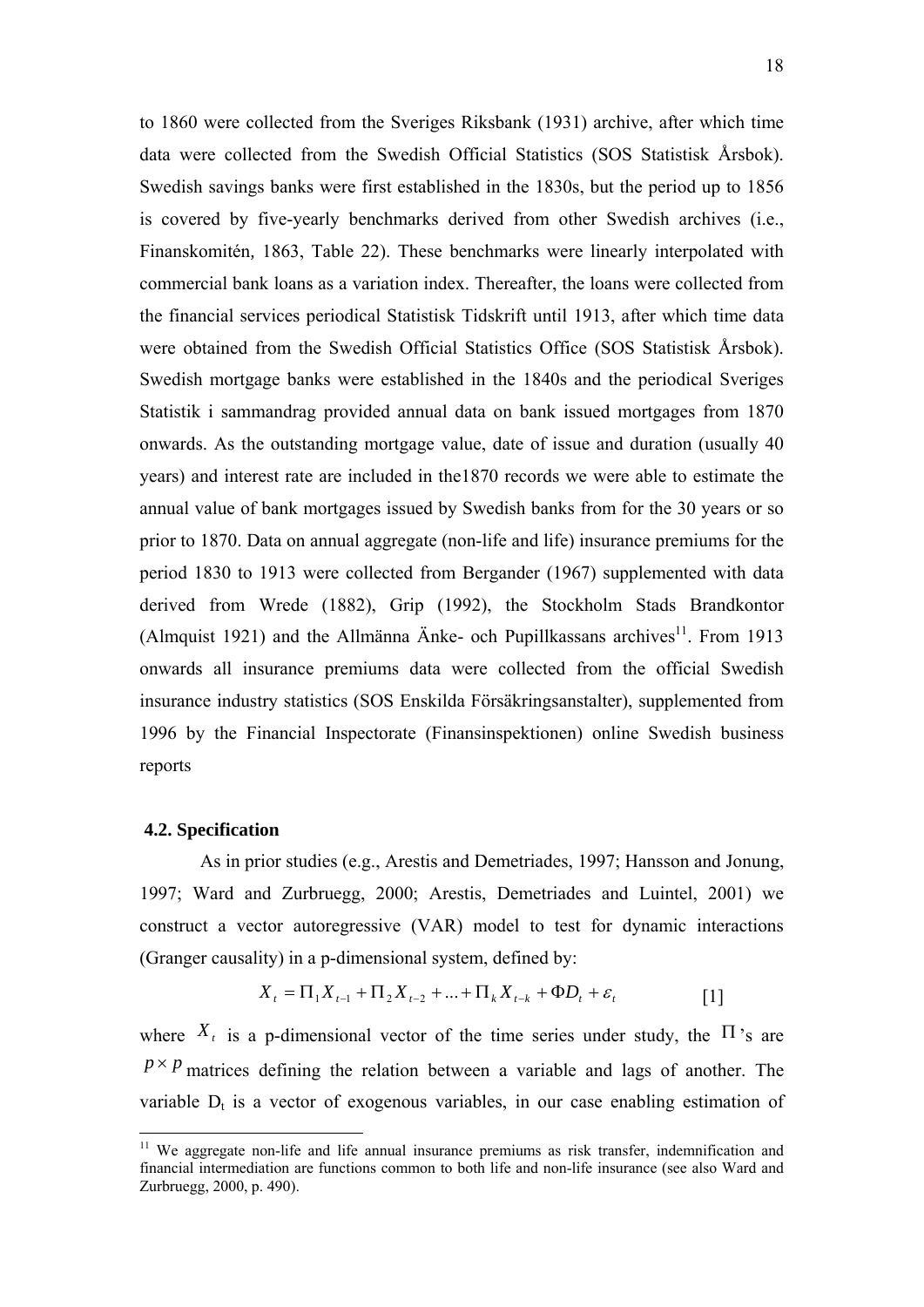intercept and trend. The Granger (1969) test for causality between the variables involves a joint F- or  $\chi^2$ - test to examine whether a variable, say  $X_{it}$ , can explain future values of another, say  $X_{j,t+k}$ . In this example, the null hypothesis (H<sub>0</sub>) of no Granger causality from  $X_{it}$  to  $X_{jt}$  is represented by stating that the (j,i)'th coefficients of the matrices  $\Pi_1$ ,  $\Pi_2$ ,  $\Pi_k$  are all zero. The concept can also be extended to allow for testing if a group of variables Granger causes another group of variables (Johansen, 1988). The most general use of the test in this paper will be to investigate whether two variables are Granger-causing a third variable.

If our time series are stationary, this would be a sufficient methodology and the equation [1] could be used for testing our hypotheses on Granger causality. We can then state our VAR-model in levels and thereby, use our observations directly without any transformation. However, like many statistical procedures, tests of Granger causality become more complicated when the series are non-stationary in a particular sense, namely that they are so called integrated of order d or I(d). In general terms, this means that they can be made stationary by differencing them d times. The reason for these difficulties is that quantities which otherwise follow the well-known t-, F- or  $\chi^2$  distributions take on other distributions which are more complicated to deal with. Sims, Stock and Watson (1990) and subsequently, Toda and Phillips (1993) investigated this problem. The latter authors concluded that the distribution of the test statistic for Granger causality in level VAR's relies on information that is difficult to obtain from the data. There are three main ways of performing the test: first, we can specify a VAR-model in differences and test for Granger causality in changes of the variables. In doing this, we ignore any possible long-run relation that might exist between variables. A second alternative is to use the levels in the way suggested by Toda and Yamamoto (1995). They show that, with a modification of the model selection procedure, a VAR-model in levels can be used to test for Granger causality and the test-statistics will behave as in the stationary case. The modification consists of first choosing the lag-length using some information criterion (in our case we use both the Akaike information criterion (AIC) and the Schwarz Bayesian criterion (SBC)), and then add the maximal possible order of integration,  $d_{\text{max}}$ , to this lag length. The test is then a Wald test where a restriction is imposed on the first  $laglength - d_{\text{max}}$  *lags.* This is a robust test in that it does not assume a priori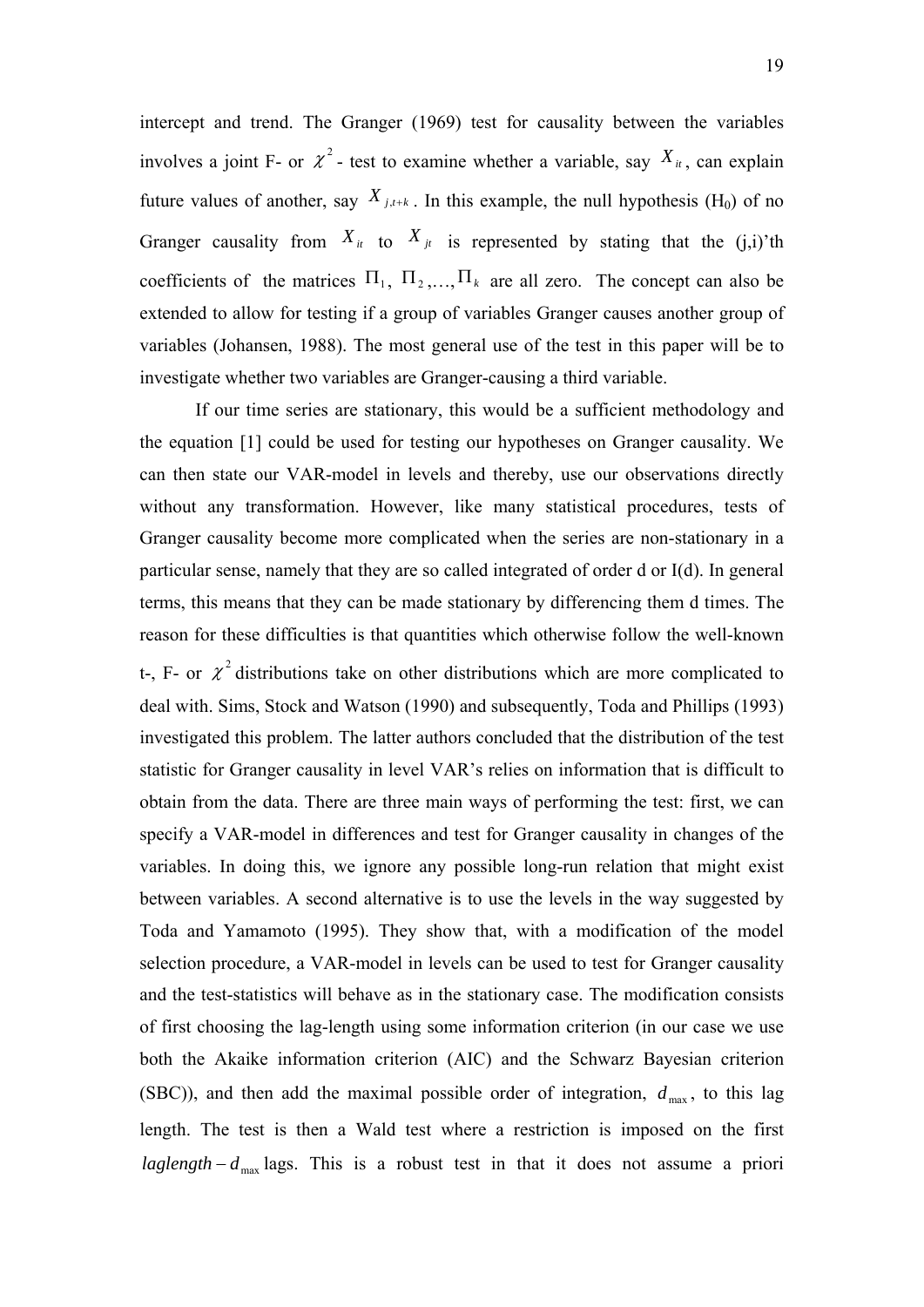knowledge of the order of integration and cointegration of the process. The third approach, which is applicable when the variables are cointegrated, is to base the Granger causality test on the error correction (ECM) form of [1]. However, Toda and Phillips (1993) study this procedure and conclude that the distribution of the test statistic depends on nuisance parameters that have to be estimated from the data. We therefore choose to work with the robust method proposed by Toda and Yamamoto (1995) even though we loose test power compared with the case when the order of integration and cointegration are assumed known.

Cointegration analysis, however, can yield interesting results in other respects. The special case of cointegration that we are using here means that there exist linear combinations of  $I(1)$ -variables that are  $I(0)$ . In the case when r such linear combinations exist, the ECM of [1] can be written as:

$$
\Delta X_t = \Pi X_{t-1} + \sum_{i=1}^{k-1} \Gamma_i \Delta X_{t-i} + \Phi D_t + \varepsilon_t
$$
 [2]

where  $\Pi = \sum_{i=1}^{\infty} \Pi_i$  – *k i*  $\sum_{i}$   $-I$  $\prod_i -I$  and  $\Gamma_i = -\sum_{j=i+1}^{k} \prod_i$ *j i*  $i = -\sum \mathbf{1}$ 1 . Cointegration is present in the system when

the matrix  $\Pi$  can be decomposed into the product of two  $p \times r$  matrices  $\alpha$  and  $\beta$ (determining the stationary linear combinations) such that  $\Pi = \alpha \beta'$  (see e.g. Engle and Granger, 1987). Our model now becomes:

$$
\Delta X_t = \alpha \beta' X_{t-1} + \sum_{i=1}^{k-1} \Gamma_i \Delta X_{t-i} + \Phi D_t + \varepsilon_t
$$
 [3]

Johansen (1991, 1995) provides a unified approach to analyze cointegration within VAR models. Amongst other things, procedures for determination of r and estimation of the parameters in the model are given, while the elements of the vector  $\beta'X_t$  are the stationary linear combinations, which can be interpreted as in equilibrium. However, in order for cointegration to be revealing, the original variables in the system must be integrated. The stationarity of the variables is therefore investigated by means of the augmented Dickey-Fuller (ADF) test, which uses an autoregressive model, including intercept and trend to accommodate for these features in the data. The regression used in this test is:

$$
\Delta x_{t} = \alpha x_{t-1} + \delta_0 + \delta_1 t + \sum_{k=1}^{p-1} \beta \Delta x_{t-k} + v_t
$$
 [4]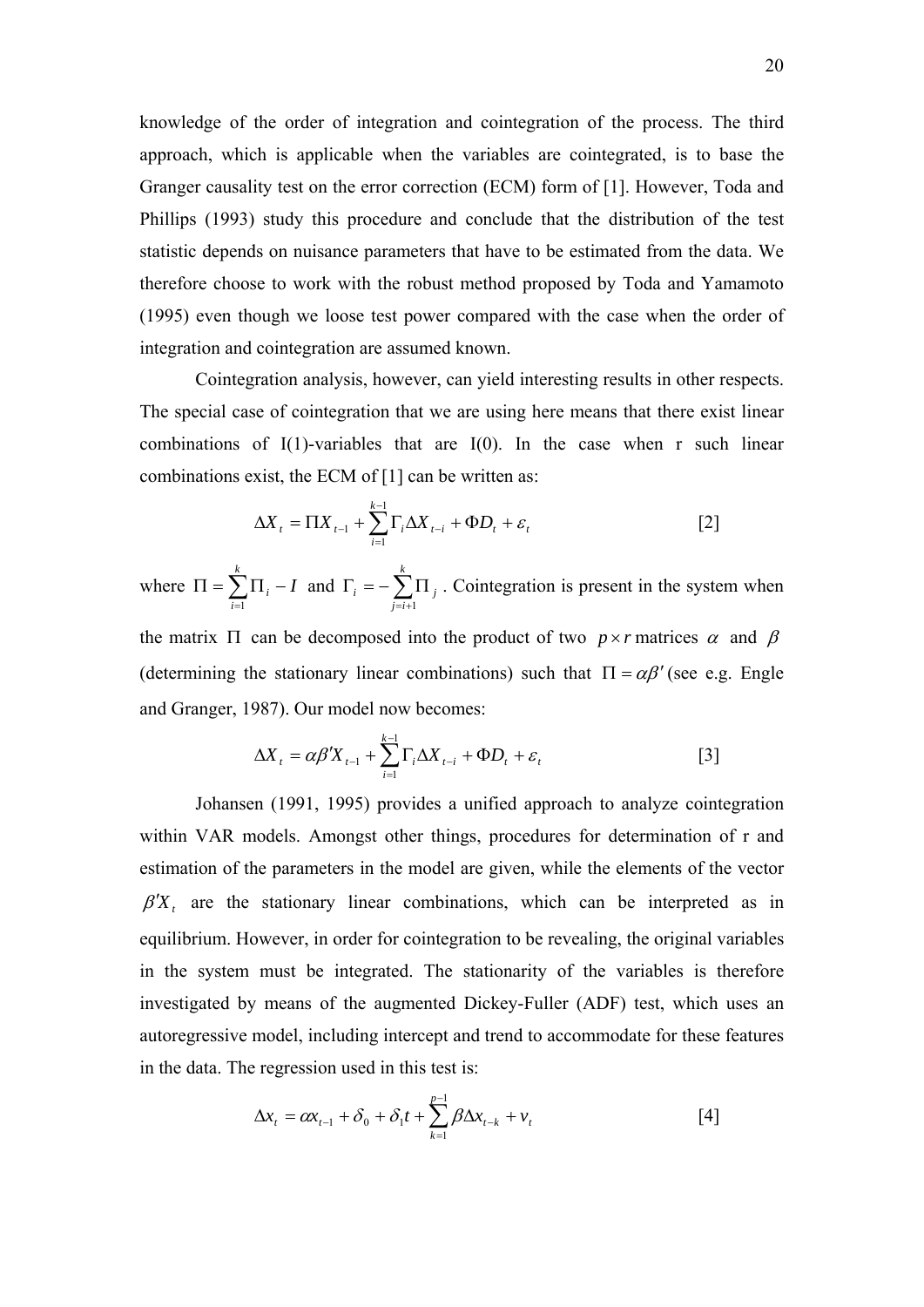where  $v_t$  is a white noise process and the null hypothesis ( $H_0$ ) of non-stationarity, a so called unit root, is  $\alpha = 0$ . Rejection of the H<sub>0</sub> means that there is statistical evidence that the time series is stationary.

Whether we are using VAR models in levels or differences, we need to predetermine the lag-length before commencing with the analysis (Arestis et al., 2001). Since no particular prior reasoning guides us here we let the AIC and SBC determine the lag length. Roughly, these methods uses the likelihood function (where a large value implies a good model) and penalizes it with a function that increases with the number of parameters. This means that we are weighting the two conflicting goals of having a good fit to the data and having few parameters (the so-called principle of parsimony). The way we are using these information criteria is that we let them give us ideas of the lag length, after which we test, jointly, for autocorrelation in the residual series. The latter is done using a multivariate Lagrange multiplier (LM) test (e.g., see Arestis et al., 2001).

#### **4.3. Variables**

First, our key variables are defined as follows:

Economic Growth  $(x_t)$  (ECON): We use the log of annual per capita income growth in the rate of real GDP to measure economic growth.

Bank Credit (BANK): We use data for total (central, commercial and savings) real bank lending to the non-bank public on a per capita basis to represent this variable. The implicit GDP deflator was also used to convert prices to real terms.

Insurance Penetration (INS): This variable is measured as the real annual value of total annual premiums (life and non-life insurance) per capita. In deriving real values, current premiums are again deflated with the implicit GDP deflator.

Furthermore, due to the long time period covered by our study (159 years) we divided the time series into three distinct sub-periods, governed by a combination of historical institutional changes (e.g., regulatory), the need for sufficient period length for analysis and the results derived from the Granger causality tests. The sub-periods of analysis were: the early development period 1830-1888; 1889-1948, including the inter-war/war years up to the insurance regulation of 1948; and the post-World War II period 1949-1998.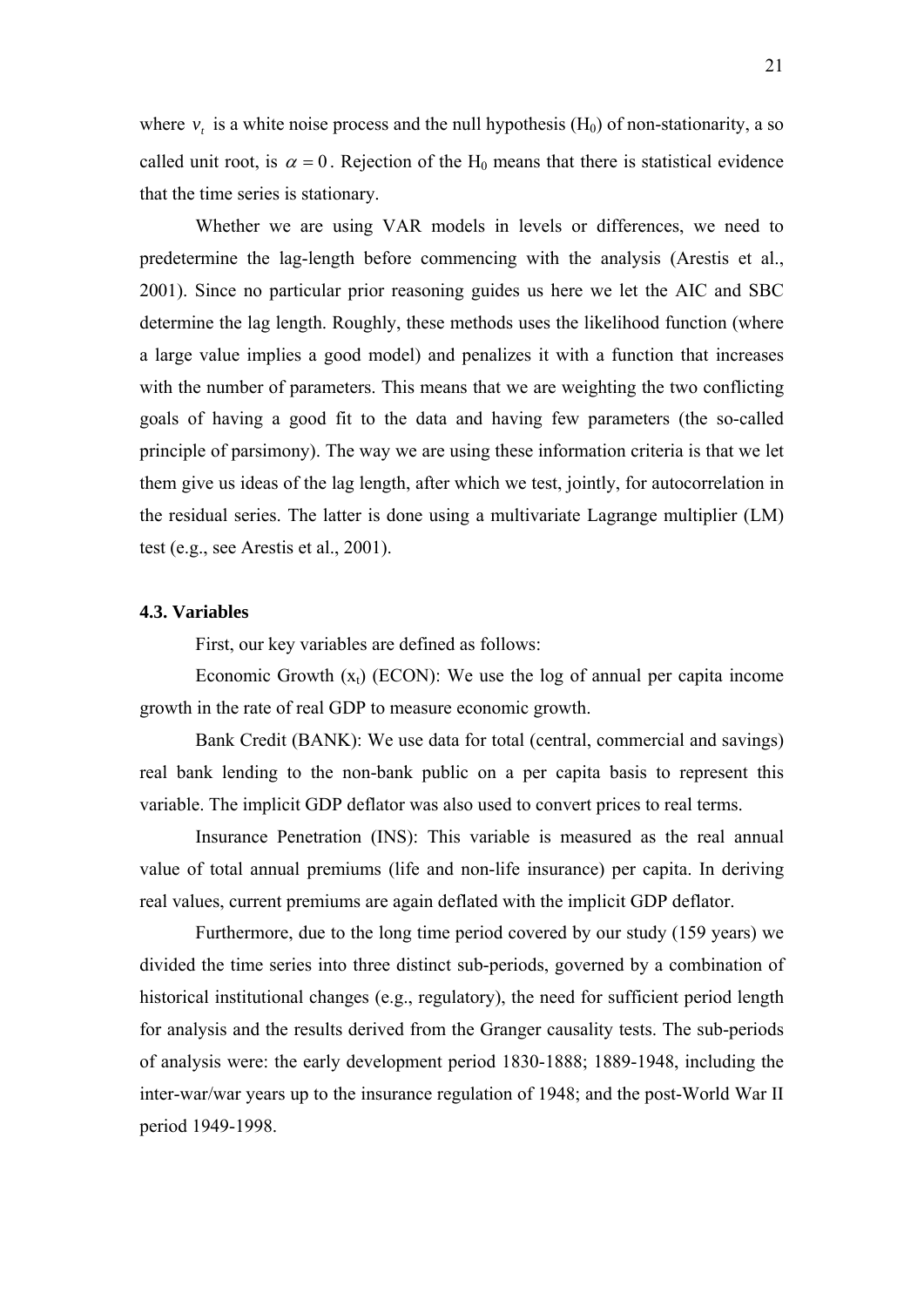#### **5. Empirical Results**

In this section of the paper we outline and discuss the empirical results of our study.

## **5.1. Preliminary Tests**

As can be seen from Figure 1, there are clearly upward trends in the logarithms of the three variables (ECON, BANK and INS) during the observed historical period, and these have to be accounted for in the analysis in order to get correct inference on the matters that interest us. We thus choose to approximate them by linear trends, which suggest that the three variables are, in some sense, moving together over time. However, whether this is due to a deterministic trend or to cointegration is a question that is formally analyzed below. Furthermore, the question of Granger causality, that is whether events in a variable are systematically preceding events in another, is not easy to get an idea of visually. The issue of Granger causality is therefore examined later in this section of the paper.



**Figure 1: Time plots of the logarithms of the variables BANK, ECON and INS.**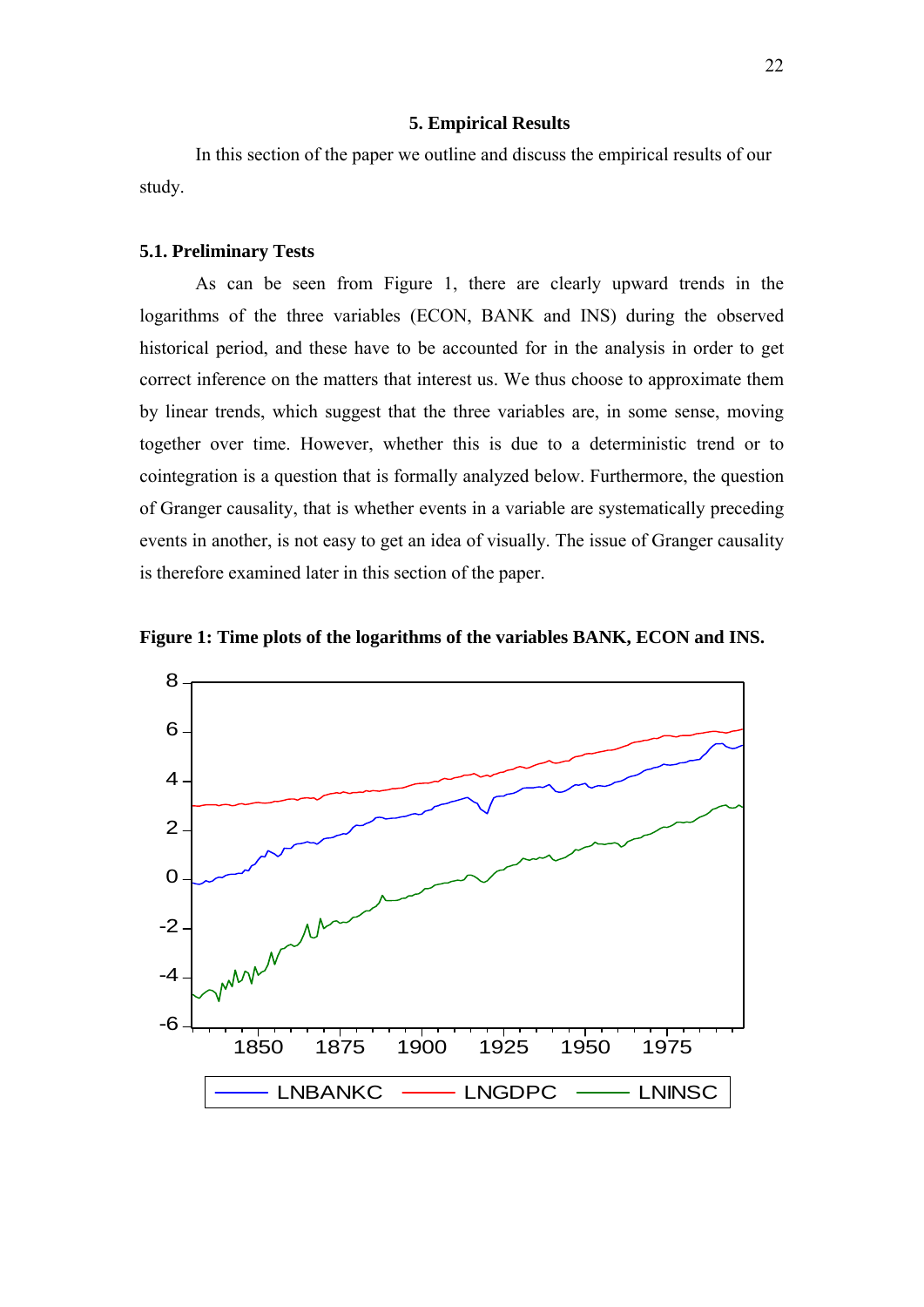As in prior research (e.g., Ward and Zurbruegg, 2000) we conducted preliminary tests on our historical time series data set to determine the order of integration and lag length. First, we carried out unit root tests on the data to examine for non-stationarity in the historical time series using the augmented Dickey-Fuller test for the full sample (see Table 1). On the basis of the graph above, both the intercept and trend were included in the tests. The SBC was used to determine the lag length. There is no evidence for stationarity of the time series. In the sequel, we assume that all three variables are I(1).

## [Insert Table 1 here]

The next step is the lag length determination of ECM VAR-models in levels for the full period. Table 2, which presents the AIC and SBC for lag length determination in VAR models, shows that the criteria give one and three lags respectively.

## [Insert Table 2 here]

The null hypothesis is that all autocorrelations and cross autocorrelations of order Lag or less are zero. Accordingly, to the test statistics and p-values of the multivariate LM test of autocorrelation there is no evidence of autocorrelation in VAR (4) model of first differences. The choice was then based on the results of the autocorrelation tests of residuals, reported in table 3, showing the test statistics and p-values of the multivariate LM test of autocorrelation.

[Insert Table 3 here]

Accordingly, the VAR (4) in levels is an appropriate point of departure for further testing of both Granger causality and the long-term relation between the variables.

#### **5.2. Granger Causality over the Full Period: 1830-1998**

As causality in the historical time series could be modelled as a VAR (4) in levels, we investigated causality between our key variables using the Granger causality Wald test described in Toda and Yamamoto (1995). Although it is unlikely that the same causality has prevailed throughout the entire time series, we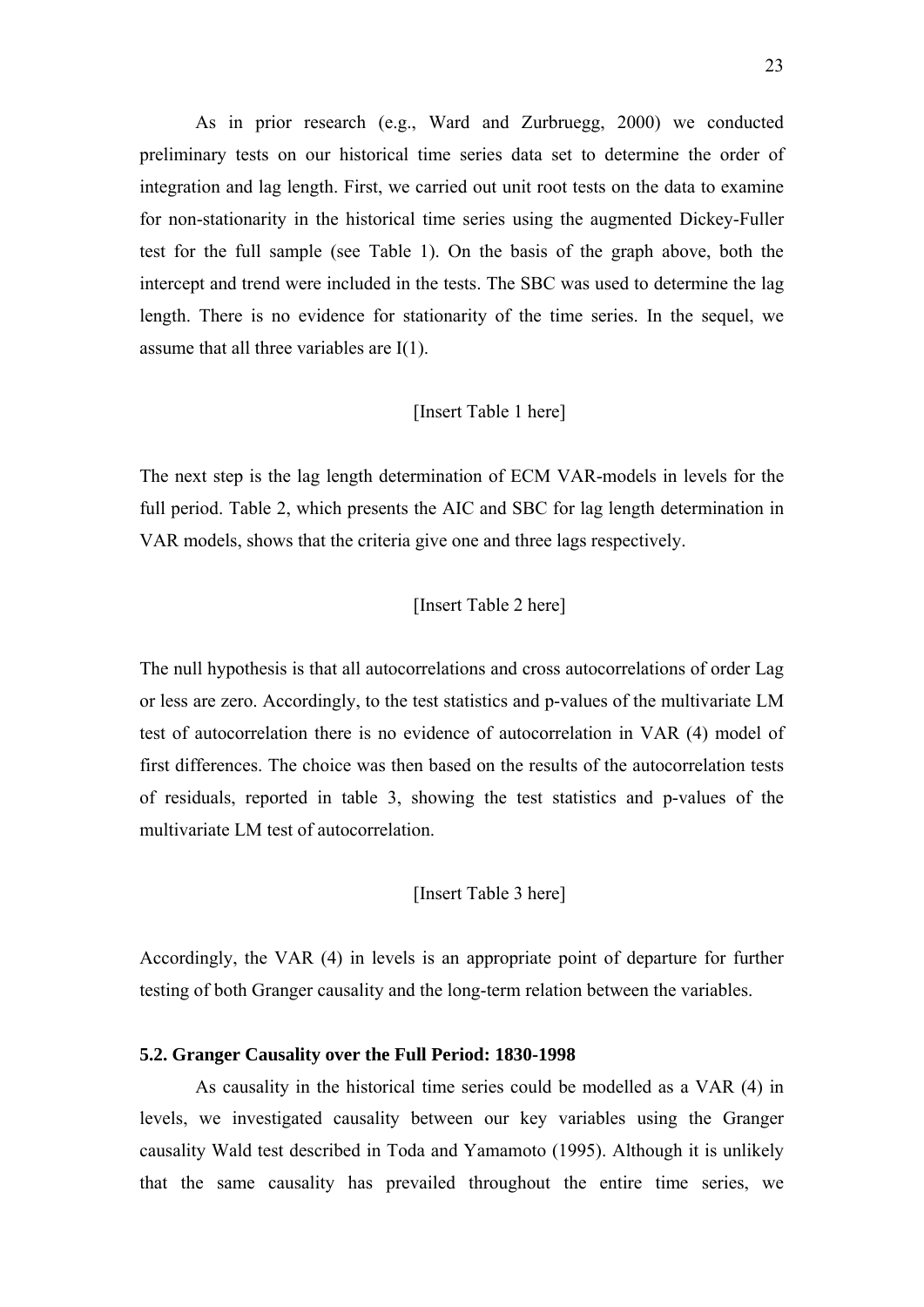nevertheless started with a test for the whole historical time period (159 years). Table 4 gives the Granger Causality Wald Test Statistics for the entire historical time series (1830-1998). The tests also include pairwise Granger causality tests among the variables.

## [Insert Table 4 here]

From Table 4 (tests 1 and 2) it is evident that for the 159 years of analysis as a whole ECON is only singularly Granger-caused by BANK at the 1% confidence level  $(2-tail)$ , suggesting that, consistent with  $H<sub>1</sub>$ , increased levels of bank credit drives economic development. In addition, BANK is Granger-causing INS (Table 4, test 5 at p≤ 0.01, 2-tail) with ECON in association with BANK also having a significant influence the growth of insurance markets (Table 4, test 6 at  $p \le 0.01$ , 2-tail). These observations indicate that the development of the banking sector and economic growth together influence the demand for insurance probably as insurance provides surety for unanticipated asset losses after loans have been granted. Interestingly, this phenomenon has also been reported in contemporary emerging economies such as China (e.g., see Zou and Adams, 2006). However, as Jonung (1992) reports it is important to determine structural shifts in Granger causation in historical time-series data by examining the relation between the variables of interest in different subperiods within the time series (see section 4.3). We thus conduct and report the results of these tests in 5.3 to 5.5 below.

#### **5.3. Granger Causality over the Sub-Period: 1830-1888**

This sub-period covers the early industrialization phase of Sweden's economic development from 1830 to 1888 at which point high levels of claims (particularly in relation to fire damage) led Swedish insurance companies to report substantial losses and increase rates of premiums. It also prompted a wave of restructuring (consolidation) in the Swedish financial services sector and the introduction of new banking and insurance market regulations (Larsson, 1991; Jonung, 1992). The Granger Causality Wald tests covering the sub-period 1830-1888 are exhibited in Table 5.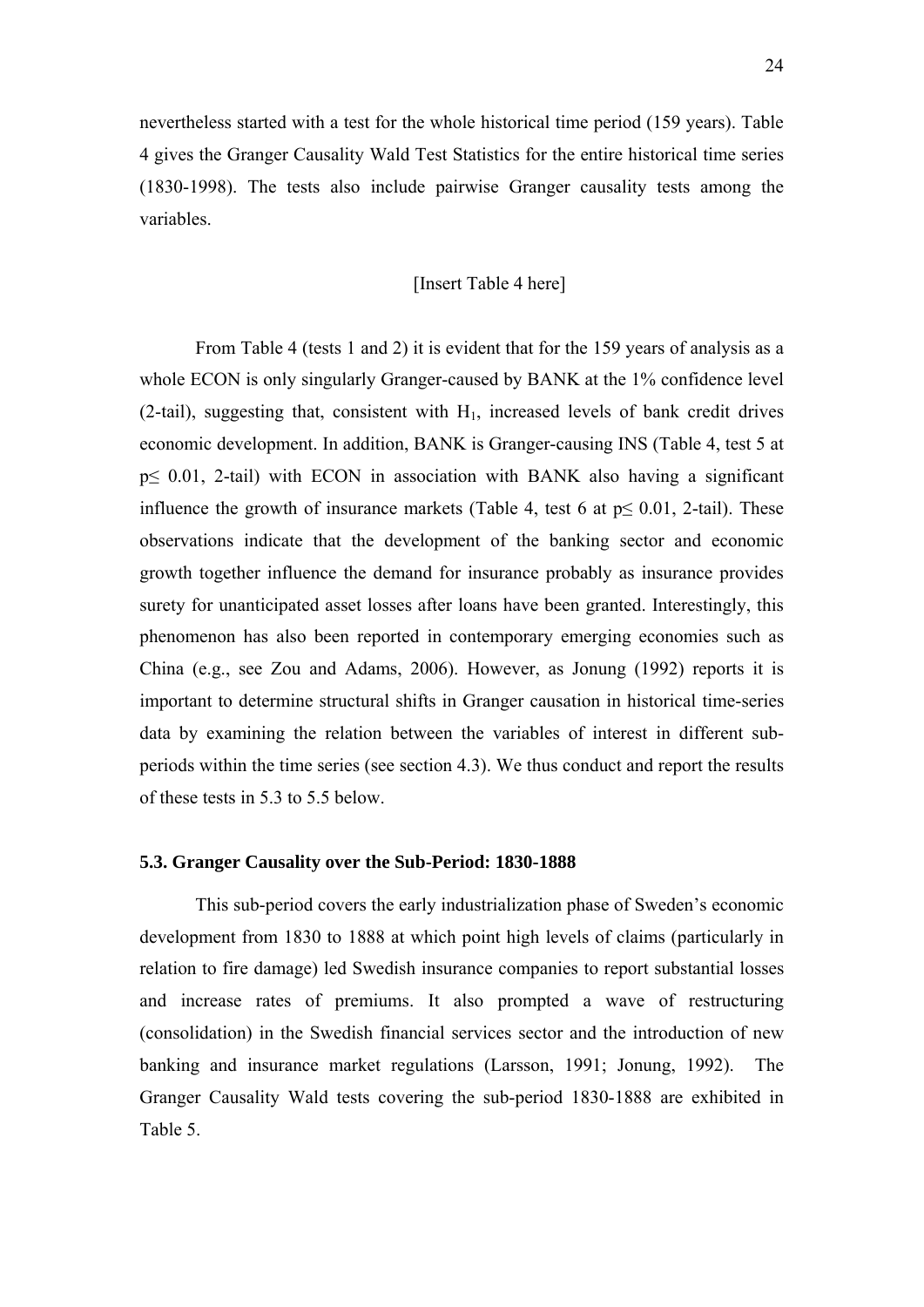### [Insert Table 5 here]

Table 5 (test 2) suggests that BANK influenced ECON in Sweden in the early period of industrialization ( $p \leq 0.10$ , 2-tail) as predicted by H<sub>1</sub>, while analyzed separately, INS responded positively to both growth in banking and the economy. This finding is consistent with Hansson and Jonung's (1997) historical analysis of the link between banking and financial development in nineteenth century Sweden and suggests that assets-based insurance coverage lagged behind the growth of bank credit in the promotion of economic development in the early years of industrialization and urban growth. The phenomenon of insurance lagging behind bank lending has also been witnessed in contemporary developing markets (such as China) (e.g., see Zou and Adams, 2006) and arises for various reasons. For example, the potential for large short-term investment yields from bank lending in periods of rapid economic growth can often take precedence over careful risk underwriting and loss mitigation. The result of tests 5 and 6 of Table 5 indicate that for the years 1830-1888 the growth of banking services and economic activity Granger-causes a corresponding increase in the demand for insurance (at  $p \leq 0.10$ , 2-tail), suggesting that eventually the risk protection qualities of insurance becomes increasing important in both bank-based and corporate decision-making as the economy develops and becomes more complex and uncertain. Therefore, it appears that the insurance market initially lagged behind the banking sector in stimulating economic growth but then became more important as it became an integral part of the lending criteria of Swedish banks in the early period of rapid industrialization of the nineteenth century.

#### **5.4. Granger Causality over the Sub-Period: 1889-1948**

This sub-period covers the late nineteenth century industrialization consolidation phase of development through to the turbulent World War I and II period, and the depression years in the inter-war period. The Granger causality statistics are shown in Table 6 and again, the only statistically significant results (both 2-tail) are that BANK is Granger-causing INS (Table 6, test 5,  $p \le 0.05$ ) and that BANK in association with buoyant economic growth also influences INS (Table 6, test 6,  $p \leq 0.10$ ). These results suggest that demand in the insurance market is dependent on the level of banking activity and the state of the economy during this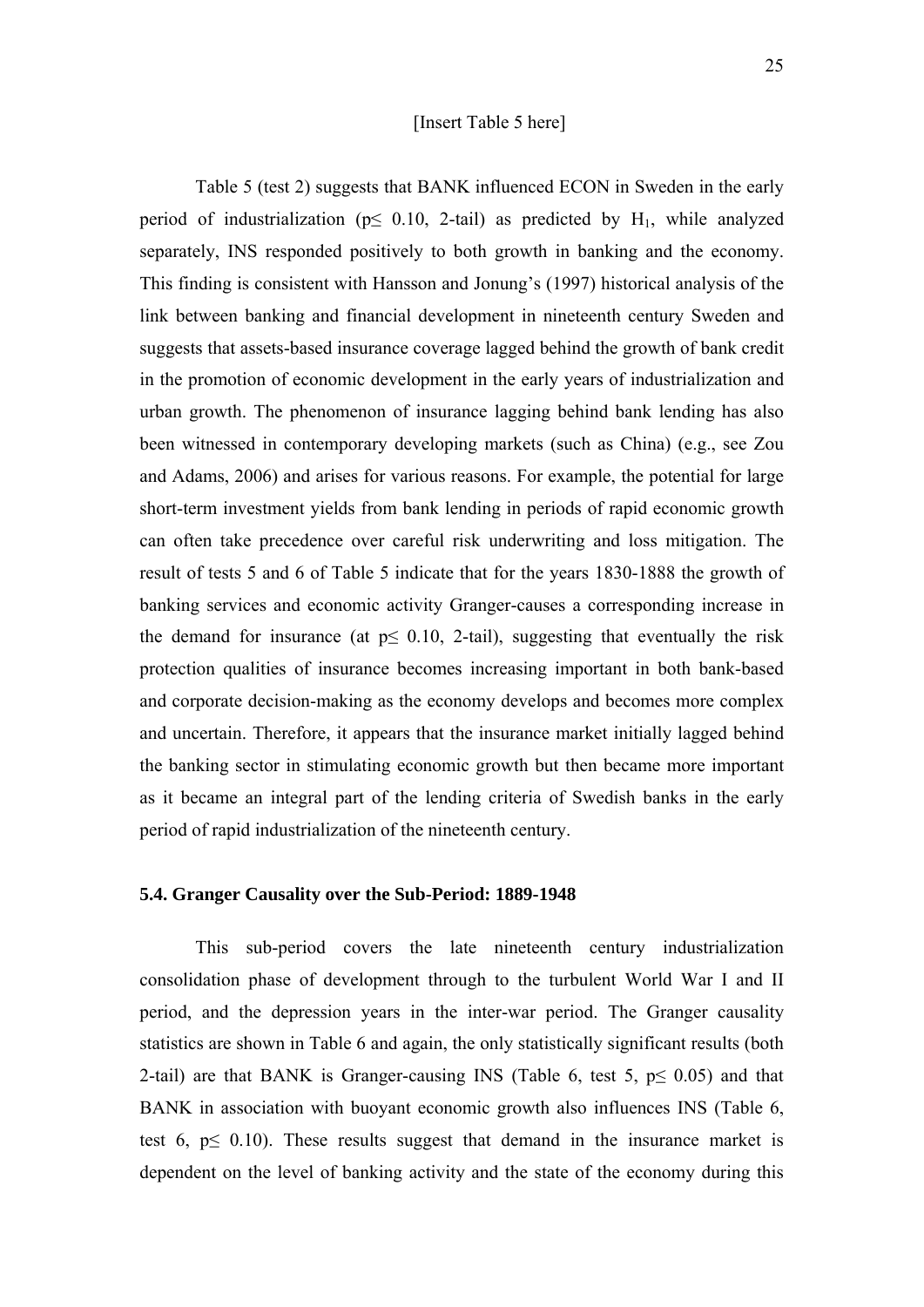## [Insert Table 6 here]

Compared with the first sub-period, this phase of Sweden's economic development (despite the existence of a more mature financial system) appears to indicate important changes in the way the economy works. This is because the causal relation between BANK, INS and ECON revealed in tests 2 and 3 of Table 6 (and previously significant at the 10 % level) are now insignificant (contrary to  $H_1$  and  $H_2$ ). This may simply be a reflection of the global economic turmoil during the inter-war years, which makes the sub-period particularly difficult to analyze with certainty. On the other hand, we cannot rule out the possibility that there are important structural changes in the economy as it matures over time as the evidence suggests that the financial services sector at this stage may no longer be a prime mover of national economic growth. There are two main possible (non-mutually exclusive) explanations for this observation. First the insignificant relation between BANK, INS and ECON during this sub-period could be due to regulatory changes affecting the banking and insurance markets. For example, more stringent solvency-based regulations (e.g., the 1903 Insurance Act) could have meant that financial intermediaries had less capital to invest in prospective positive net present value projects and that this had a detrimental effect on economic growth (e.g., see Diamond and Dybvig, 1983). Second, financial intermediaries may also have had to retain high levels of liquid assets (e.g., cash) and strictly ration investment in emerging growth opportunities during the inter-war years because Sweden did not have a large (deep) and active domestic stock market (like the UK and US) (e.g., see Waldenström, 2002). In other words, the lack of active equity trading in Sweden could have contributed to a lack of liquidity in the economy thus stifling the impact of financial services companies on economic growth. Indeed, prior research (e.g., Arestis and Demetriades, 1997; Arestis et al., 2001; Rousseau and Sylla, 2005) suggests that well-developed financial markets are vitally important for efficient and effective financial intermediation and economic development.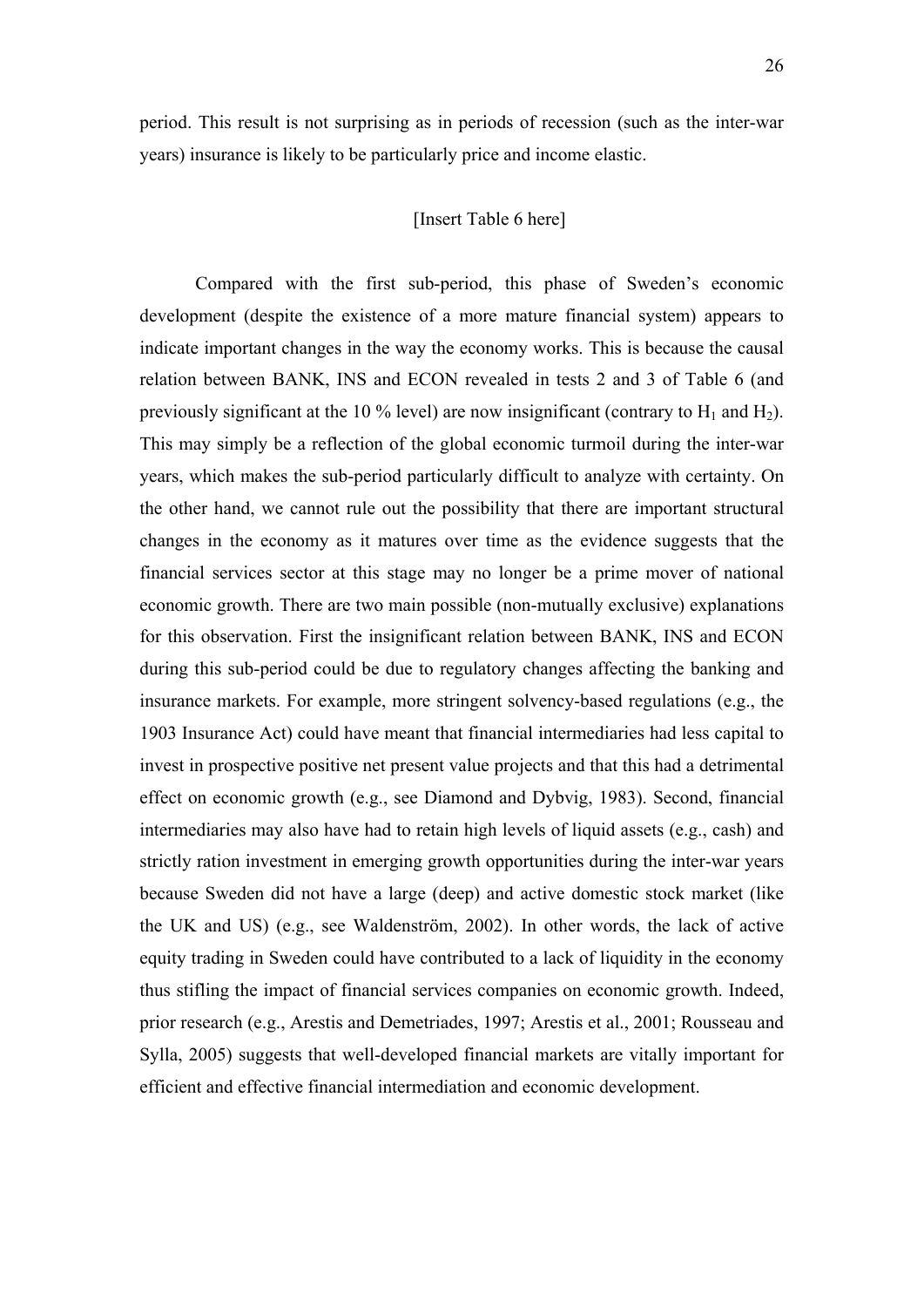#### **5.5. Granger Causality over the Sub-Period: 1949-1998**

The third sub-period covers the high economic growth years after World War II up to the present day. The Granger causality results are presented in Table 7.

## [Insert Table 7 here]

Table 7, test 5 shows that BANK continues to influence INS ( $p \le 0.05$ , 2-tail), and that the demand for insurance is also influenced by the combined effect of BANK and ECON, as reported in Table 7, test 6 ( $p \le 0.01$ , 2-tail). Thus, there has been a reversion in the causal relation between banking in growth, from the nineteenth century when banking was causing economic growth, to a situation now where bank services appear to be demand driven through changes in average levels of per capita income. While INS does not Granger-cause BANK (Table 7, test 8), it does significantly influence BANK together with ECON (Table 7, test 9) at the 1% level of confidence (2-tail). This result suggests that during the turbulent post-World War II period the insurance market played an increasing important role in the Swedish economy in terms of its role in alleviating bank-related credit risks through loan protection and deposit insurance. Table 7, test 5, however, suggests that within the financial sector, it is banking that is in the main driving the growth in insurance ( $p \leq$ 0.05, 2-tail). That is, post-World War II growth in the demand for banking products, such as mortgages (e.g., to finance private home ownership) and other loan-based products has simultaneously increased the public demand for assets-based insurance protection such as property and life insurance. Since the early 1970s many Scandinavian financial services companies began to sell insurance products with significant savings components (e.g., investment-linked life insurance and pensions) (Lindmark et al., 2005). In addition, as a result of regulatory changes many banks began to offer their customers insurance products either directly through bancassurance subsidiaries or through partnerships with established insurance companies (e.g., see Knutsen,  $1999$ )<sup>12</sup>. Therefore, product-market shifts and

1

<sup>&</sup>lt;sup>12</sup> Ward and Zurbruegg (2000) note that in some European insurance markets (e.g., France) major changes in the regulatory environment (e.g., due to EU harmonization requirements) and a movement away from State provision in health and life insurance could cause changes in the economic growthrelation. We therefore split our post World War II sample into two further sub-periods covering the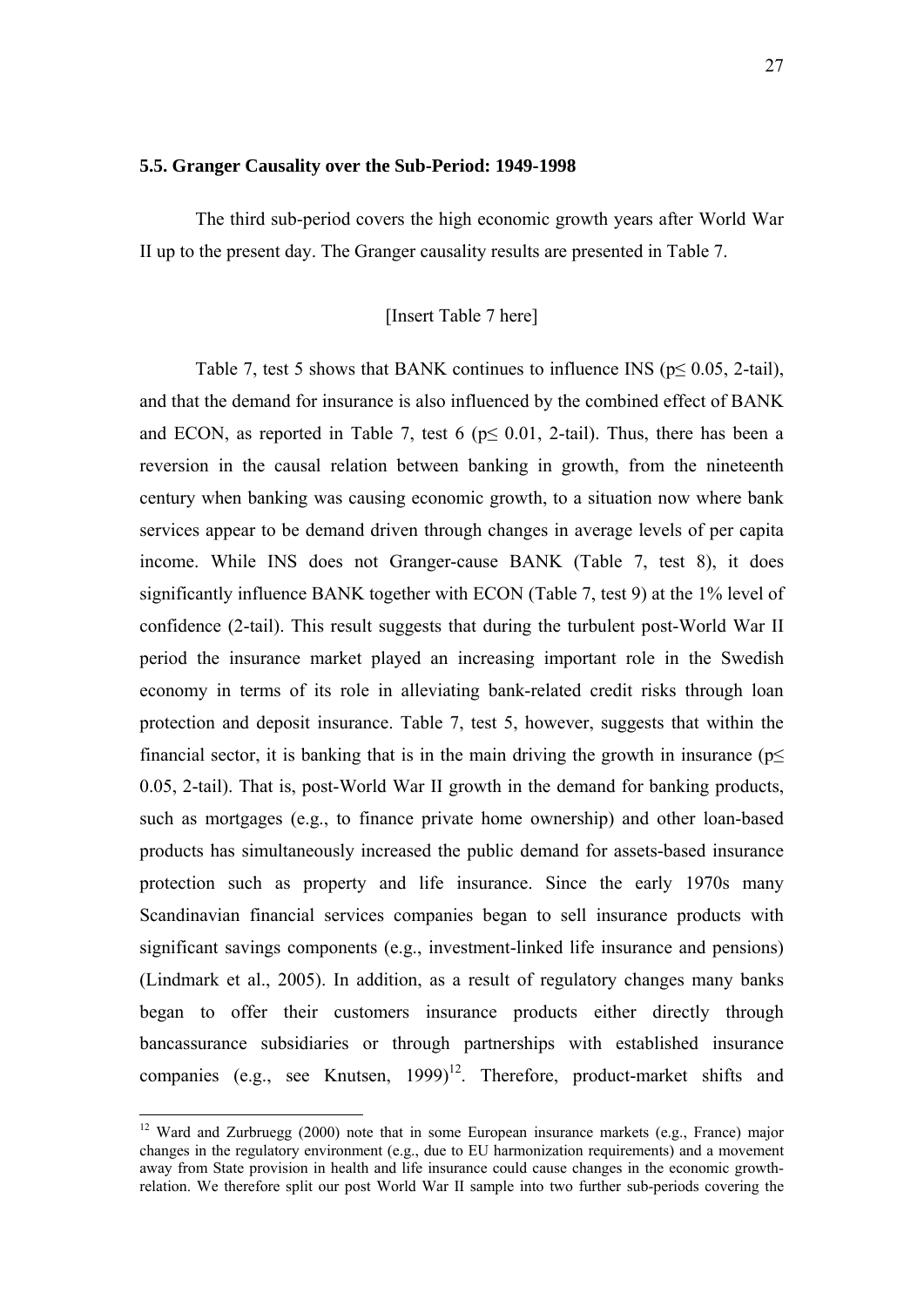regulatory changes (deregulation) can help to explain the conjoint relation between ECON, INS and BANK during this latest period of analysis. Ward and Zurbruegg (2000) also note that short and long run dynamics in the insurance-economic growth relation could be explained by the degree of insurance penetration (i.e., the proportion of premiums written per capita) in a country. Swiss Re (2004) reports that amongst European countries Sweden is currently ranked twelfth in terms of aggregate insurance penetration and that the rate of change in insurance penetration has remained relatively stable since the end of World War II. This suggests that in Sweden the consumer demand for insurance is potentially buoyant particularly in periods of real economic growth and that structural economic shifts influence the economic growth-insurance relation. In fact, over the period 1961 to 1996 Ward and Zurbruegg (2000) find statistically significant Granger-causation between economic growth and insurance in European countries such as Italy that have relatively low levels of insurance penetration, while countries like the UK that have high insurance penetration do not exhibit such a causal relation. Now that Granger causality of the levels is studied we turn to the question what this relationship might look like in the long run.

#### **5.6. The Long-Run Relation**

The long-run relation in the historical time series 1830-1998 can be further tested using the Johansen (1992) Cointegration Rank Trace Test. In this test, the cointegrating equations are assumed to have an intercept, but not a trend; we find three lagged first differences and so the  $H_0$  that the number of cointegrated equations is larger than r can be rejected. The results are presented in table 8 below.

## [Insert Table 8 here]

In table 8, we find that the three variables are cointegrated over the full period and that one statistically significant long-run relation is reported at the 5% level (2-tail). We interpret this result as indicating that economic growth and financial intermediation through banking and insurance markets follows a common path. The interdependency between the variables indicates that the financial services sector in

years before and after the mid-1960s when changes in consumer preferences for investment insurance products first emerged in Sweden (e.g., Larsson, 1991). However, this procedure did not change the Granger causality and so in the interests of brevity the results are not reported here.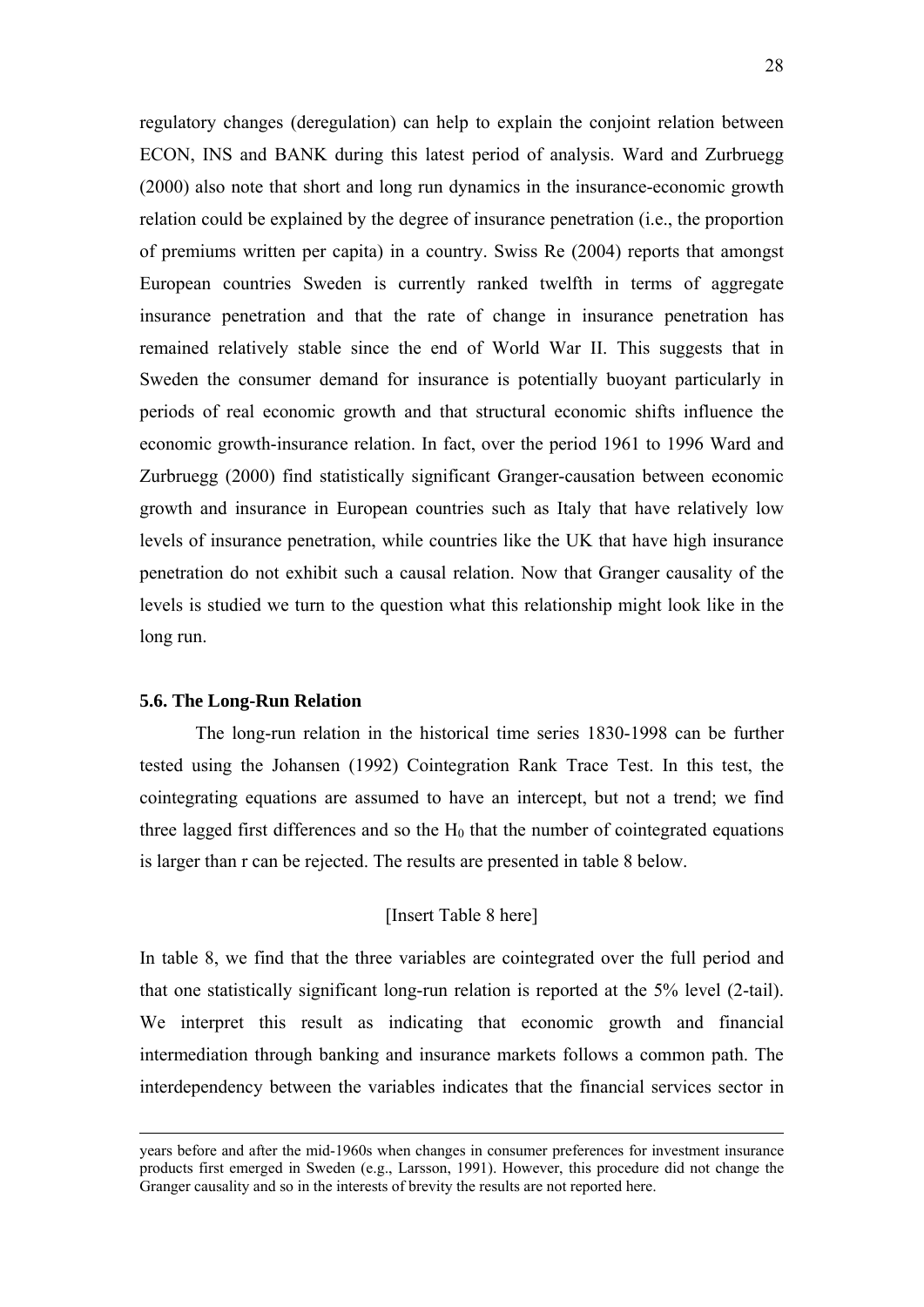Sweden is closely related to economic growth and *vice versa.* Turning the estimated cointegrating equation, based on an ECM-VAR model assuming three lags of the differences, we find further support for the interaction between the variables of interest. Table 9 gives the estimated cointegrating vector equations based on the ECM model (which assumes three lags of differences).

## [Insert Table 9 here]

The coefficients reported in Table 9 are defining the cointegrating vector, where INS is the normalizing variable. From the results, the stationary relation between the variables can be written as: − 3.39 + *BANK* − 0.76*INS* + 0. + 0.04*ECON* where the coefficients can be interpreted as reflecting an equilibrium relation between the variables. To check the model, a joint test of autocorrelation was carried out and the results are reported in Table 10.

## [Insert Table 10 here]

Table 10 presents the test statistics and p-values of the multivariate LM test of autocorrelation, calculated with a small sample correction. The  $H_0$  is that all autocorrelations and cross autocorrelations of order lag or less are zero such that no significant autocorrelation remains in residuals. On basis of the results reported in Table 10 we therefore conclude that a long-run stationary relation between financial services and economic growth exists in our historical time series.

## **7. Conclusions**

Our study examines empirically the dynamic historical relation between banking, insurance and economic growth and insurance in Sweden using a unique time-series data set for the period 1830 to 1998. The period of analysis covers the early years of mass industrialization to the present day and focuses on the overall time-series and three major sub-periods for which sufficient observations were available in order for us to conduct analysis. Our study advances the literature regarding the importance of financial intermediation and economic growth by focusing on a single country – Sweden. This enables us to control for potentially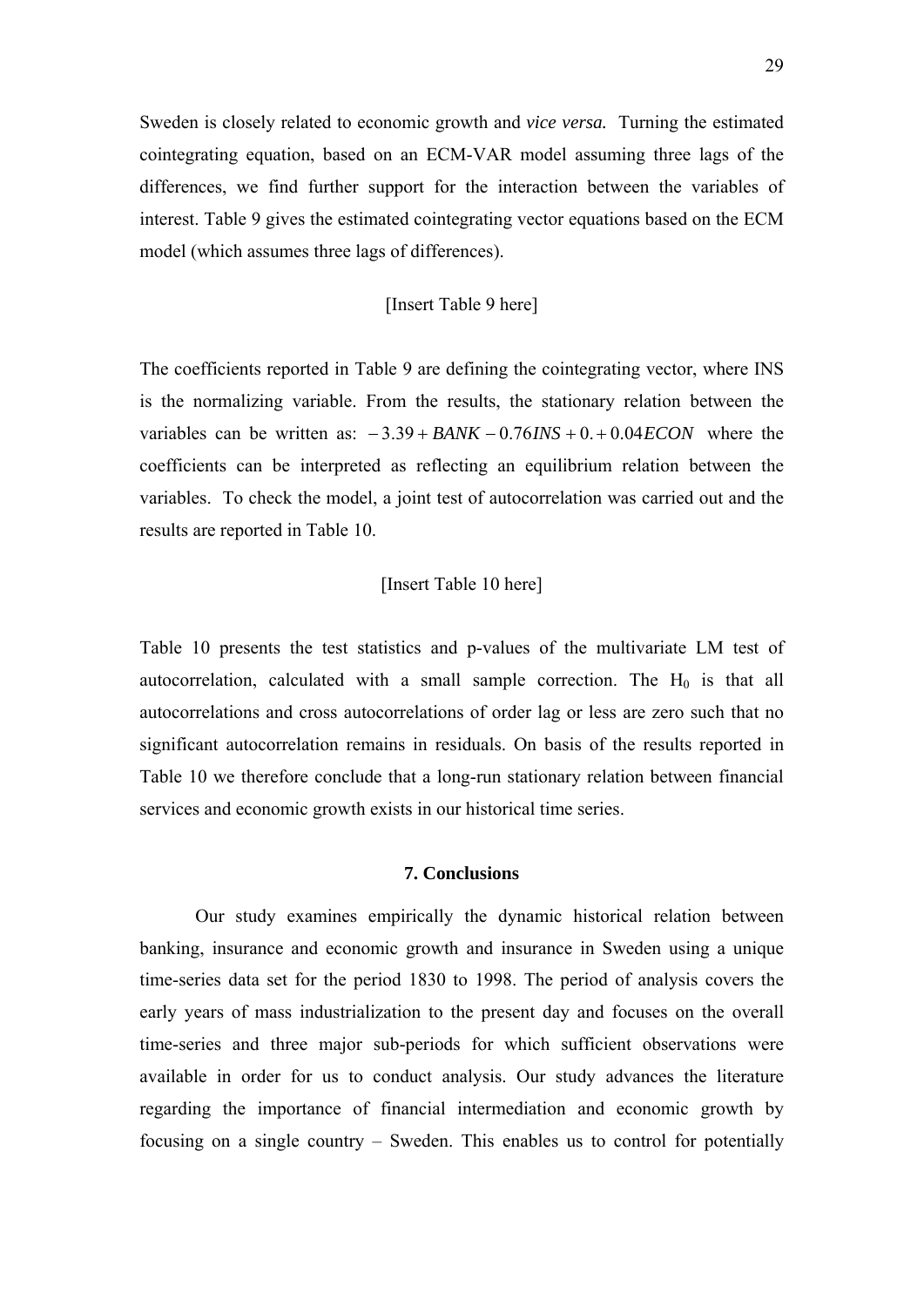confounding effects that can arise in cross-section country studies due to such factors as differences in regulatory history and patterns of economic development.

Our results indicate that the development of banking, but not insurance, preceded economic growth in Sweden during the nineteenth century, while Granger causality was reversed in the twentieth century. We also find that the development of bank lending in the nineteenth century increased the demand for insurance as well as promoting economic growth. In later periods, the development of insurance fosters demand for banking services but only in times of economic prosperity. For the entire period of our analysis, we find that banking is the predominant influence on both economic growth and the demand for insurance. In contrast, the insurance market appears to be driven more by the pace of growth in the economy rather than leading economic development. Therefore, we conclude that financial intermediation, particularly banking, is an important prerequisite for stimulating economic development and argue that our results could have important policy implications for contemporary emerging economies (such as China) that are developing their financial and legal infrastructures. We believe that our study provides a basis for further timeseries econometric research of the historical and contemporary role of banking and insurance in economic development in other jurisdictions.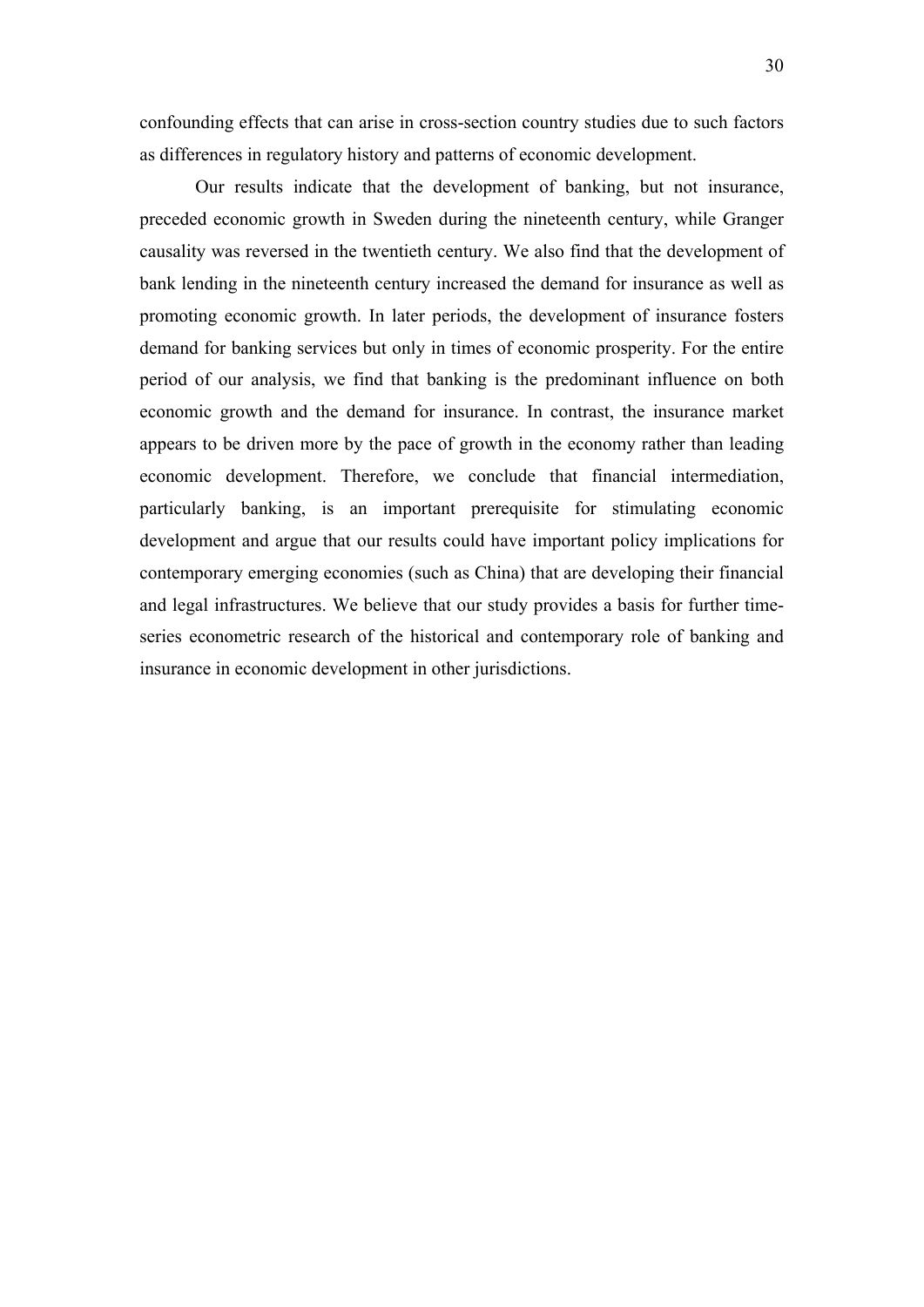#### **References**

Adams, M.B. and Zou, H. (2004), *An Introduction to the Chinese Insurance Market: The Dangers and Prizes*, IMC Press: Goring-on-Thames.

Allmänna Änke- och Pupillkassans i Sverige Arkiv (Riksarkivet) (Huvudböcker) (The Central Swedish Archive of the Public Widows and Orphans Fund (Main Books)), Archive Reference: SE/RA/730005/730005.01/G I: Stockholm.

Almquist, J.A. (1921) *Stockholms Stads Brandförsäkringskontor 1746-1921* (The City of Stockholm Fire Insurance Company, 1746-1921), P. A. Nordstedts och söner: Stockholm.

Arestis, P. and Demetriades, P. (1997), Financial Development and Economic Growth: Assessing the Evidence, *Economic Journal*, Vol. 107, No. 442, pp. 783-799.

Arestis, P., Demetriades, P. and Luintel, K. (2001), Financial Development and Economic Growth: The Role of Stock Markets, *Journal of Money, Credit and Banking*, Vol. 33, No.1, pp. 16-41.

Bergander, B. (1967) *Försäkringsväsendet i Sverige 1814-1914*, Wesmanns Skandinaviske Forsikringsfond: Stockholm.

Browne, M. J. and Kim, K. (1993), An International Analysis of Life Insurance Demand, *Journal of Risk and Insurance*, Vol. 60, No. 4, pp. 616-634.

Butler, R.J., Gardner, B.D., and Gardner, H.H. (1998), More than Cost Shifting: Moral Hazard Lowers Productivity, *Journal of Risk and Insurance*, Vol. 65, No. 4, pp. 671-688.

Diamond, D.W. and Dyvbig, P.H. (1983), Bank Runs, Deposit Insurance, and Liquidity, *Journal of Political Economy*, Vol. 91, No. 3, pp. 401-419.

Engle, R.F. and Granger, C.W.J. (1987), Co-integration and Error Correction: Representation, Estimation, and Testing, *Econometrica*, Vol., 55, No. 2, pp. 251-276.

Finansinspektionen http://www.fi.se (online Swedish Business Reports).

Finanskomitén (1863) *Underdånigt Betänkande Angående Sveriges Ekonomiska och Finansiella Utveckling under åren 1834-1860 Avgifvet den 9 februari 1863*. (An Investigation of Sweden's Economic and Financial Development during the years 1834-1860): Stockholm.

Fisher, D. and Thurman, W.N. (1989), Sweden's Financial Sophistication in the Nineteenth Century: An Appraisal, *Journal of Economic History*, Vol. 49, No. 3, pp. 621-634.

Fohlin, C. (2002), Regulation, Taxation and the Development of the German Universal Banking System: 1884-1913*, European Review of Economic History*, Vol. 6, No. 2, pp. 221-254.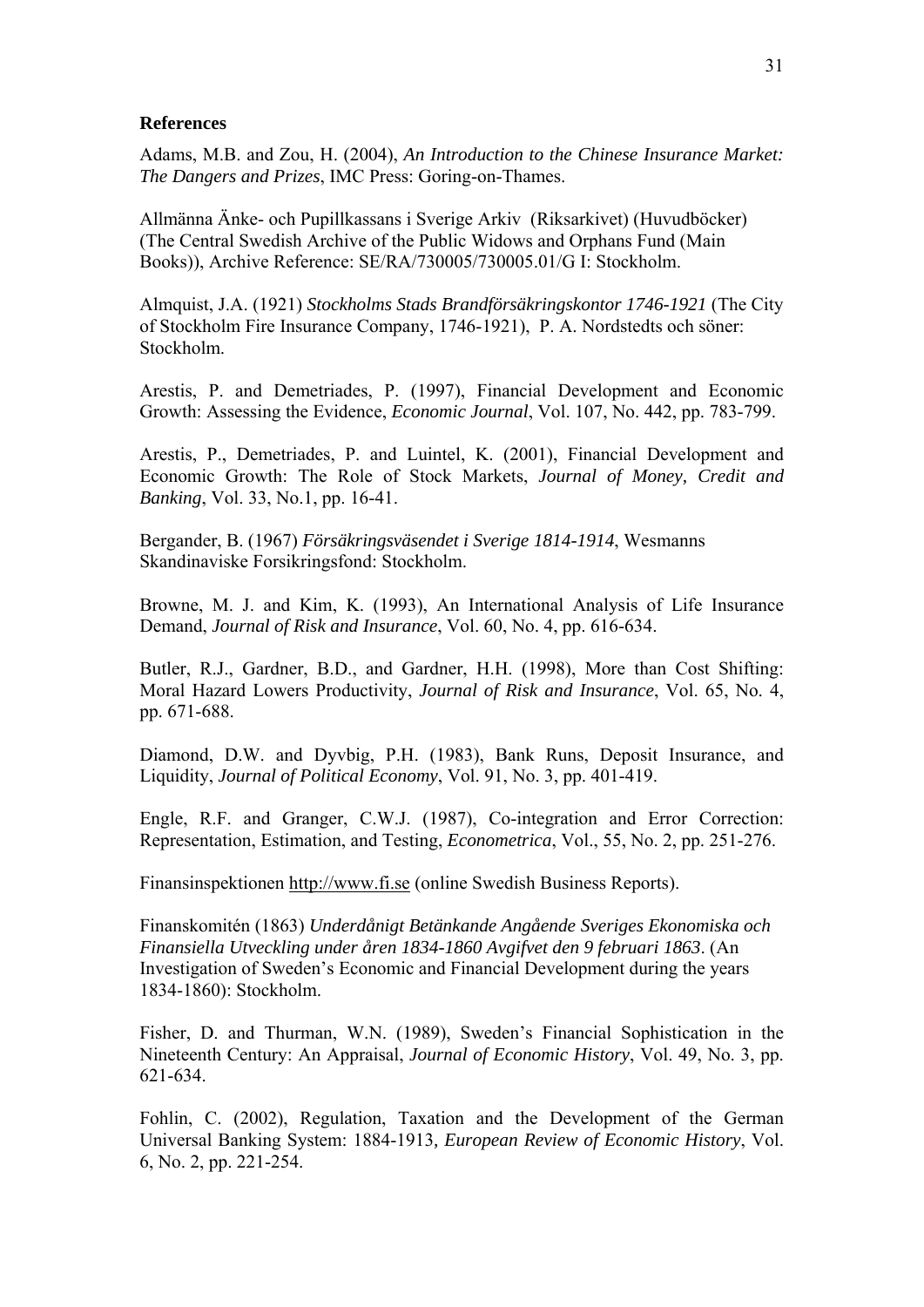Gårdlund, T. (1947), *Svensk industrifinansiering under Genombrottsskedet: 1830- 1913,* (Financing the Swedish manufacturing industry during the break-though period 1830-1913), Victor Pettersons Bokindustriaktiebolag: Stockholm.

Gelderblom, O. and Jonker, J. (2004), Completing a Financial Revolution: The Finance of the Dutch East India Trade and the Rise of the Amsterdam Capital Market, 1592-1612, *Journal of Economic History*, Vol. 64, No. 4, pp. 641-672.

Grace, M.F. and Rebello, M.J. (1993), Financing and the Demand for Corporate Insurance, *Geneva Papers on Risk and Insurance Theory*, Vol. 18, No. 2, pp. 147- 172.

Granger, C.W.J. (1969), Investigating Causal Relations by Econometric Models and Cross-Spectral Methods, *Econometrica*, Vol. 37, No. 3, pp. 424-438.

Greenwald, B.C. and Stiglitz, J.E. (1990), Asymmetric Information and the New Theory of the Firm: Financial Constraints and Risk Behavior, *American Economic Review*, Vol. 80, No. 2, pp. 160-165.

Grip, G. (1992) *Från Ränte- och Kapitalförsäkringsanstalt till Handelsbanken Liv: RKA ömsesidigt livförsäkringsbolag: 1850-1992* (From Insurance Institution to Commercial Bank: The RKA Mutual Life Insurance Company 1850-1992), Assurans: Stockholm

Hägg, P.G.T. (1994), The Economics of Trust, Trust-Sensitive Contracts and Regulation, *The International Review of Law and Economics*, Vol. 14, No. 4, pp. 437- 451.

Hägg, P.G.T. (1997), Theories on the Economics of Regulation: A Survey of the Literature from a European Perspective, *European Journal of Law and Economics*, Vol. 4, No. 4, pp. 337-370.

Hägg, P.G.T. (1998), *The Institutional Analysis of Insurance Regulation: The Case of Sweden*, Unpublished Phd Thesis, University of Lund, Sweden.

Hansson, P. and Jonung, L. (1997), Finance and Economic Growth: The Case of Sweden 1834-1991, *Research in Economics*, Vol. 51, No. 3, pp. 275-301.

Hautcoeur, P-C. (2004), Efficiency, Competition and the Development of Life Insurance in France (1870-1939) Or: Should We Trust Pension Funds? *Explorations in Economic History*, Vol. 41, No. 3, pp. 205-232.

Heckscher, E.F. (1954), *An Economic History of Sweden*, Harvard University Press: Cambridge, MA.

Hooks, L.M. and Robinson, K.J. (2002), Deposit Insurance and Moral Hazard: Evidence from Texas Banking in the 1920s, *Journal of Economic History*, Vol. 62, No. 3, pp. 833-853.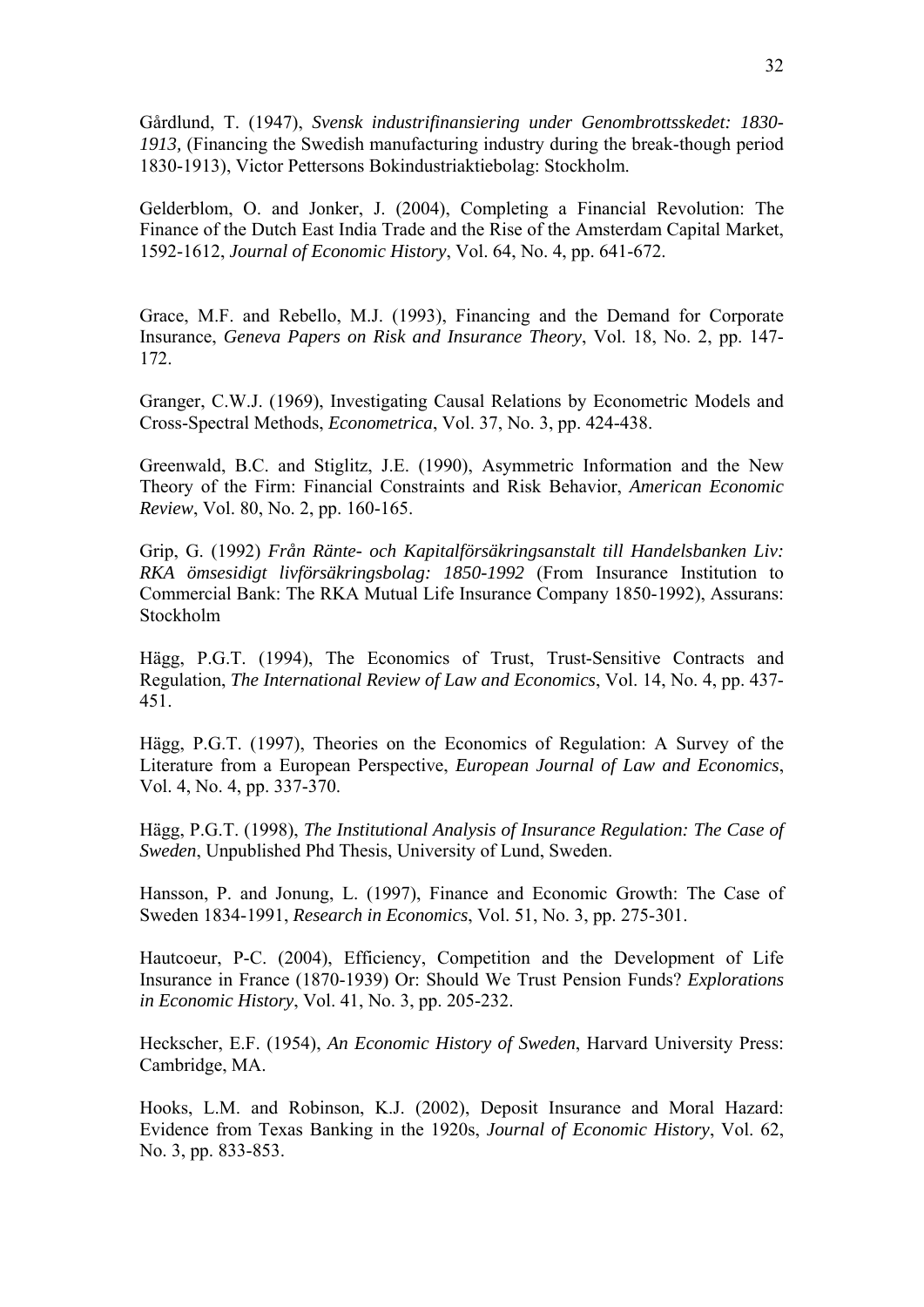Johansen, S. (1988), Statistical Analysis of Cointegrating Vectors, *Journal of Economic Dynamics and Control*, Vol. 12, No. 2, pp. 231-254.

Johansen, S. (1991), Estimation and Hypothesis Testing for Cointegration Vectors in Gausian Vector Autoregressive Models, *Econometrica*, Vol. 59, No. 6, pp. 1551- 1580.

Johansen, S. (1992), Determination of Cointegration Rank in the Presence of a Linear Trend, *Oxford Bulletin of Economics and Statistics*, Vol. 3, No. 3, pp. 383-397.

Johansen, S. (1995), *Likelihood-Based Inference in Cointegrated Vector Autoregressive Models*, Oxford: Oxford University Press.

Jonung, L. (1992), The Rise and Fall of Credit Controls in Sweden 1945-1989. In Bordo, M. and Capie, F. (eds.), *Monetary Regimes in Transition*, Cambridge: Cambridge University Press.

Kindleberger, C.P. (1982), Sweden in 1850 as an 'Impoverished Sophisticate': Comment, *Journal of Economic History*, Vol. 42, No. 4, pp. 918-920.

King, R.G. and Levine, R. (1993), Finance and Growth: Schumpeter might be Right, *Quarterly Journal of Economics*, Vol. 108, No. 3, pp. 717-737.

Knutsen, S. (1999), Government Regulations, Information Costs and Concentration in the Norwegian Insurance Industry, 1960-1990, *Scandinavian Economic History Review*, 48(1), pp. 65-83.

Krantz, O. (1986), *Transporter och Kommunikationer 1800-1980* (Transport and Communications), Ekonomisk-Historiska Föreningen: Lund.

Krantz, O. (1987a), *Husligt Arbete 1800-1980* (Domestic Employment 1800-1900*)*, Ekonomisk-Historiska Föreningen: Lund.

Krantz, O. (1987b), *Offentlig Verksamhet 1800-1980* (Public Activity 1800-1900), Ekonomisk-Historiska Föreningen: Lund.

Krantz, O. (1991), *Privata Tjänster 1800-1980* (Private Sector Employment 1800- 1980), Ekonomisk-Historiska Föreningen: Lund.

Krantz, O. (2001) *Swedish Historical National Accounts 1800-1993 Aggregated Output Series*. Department of Economic History, Umeå University, Sweden.

Kugler, M. And Ofoghi, R. (2005), *Does Insurance Promote Economic Growth? Evidence from the UK*, Working Paper (May 2005), Division of Economics, University of Southampton, UK.

Larsson, M (1991)*, Den Reglerade Marknaden – Svensk-t Försäkringsväsende 1850- 1980*, (A Regulated Market - The Swedish Insurance System 1850-1980) SNS Occasional paper No. 77.

Lindmark, M., Andersson, L-F. and Adams, M.B. (2005), The Evolution and Development of the Swedish Insurance Market, School of Business and Economics, University of Wales Swansea, Working Paper, 2005-3.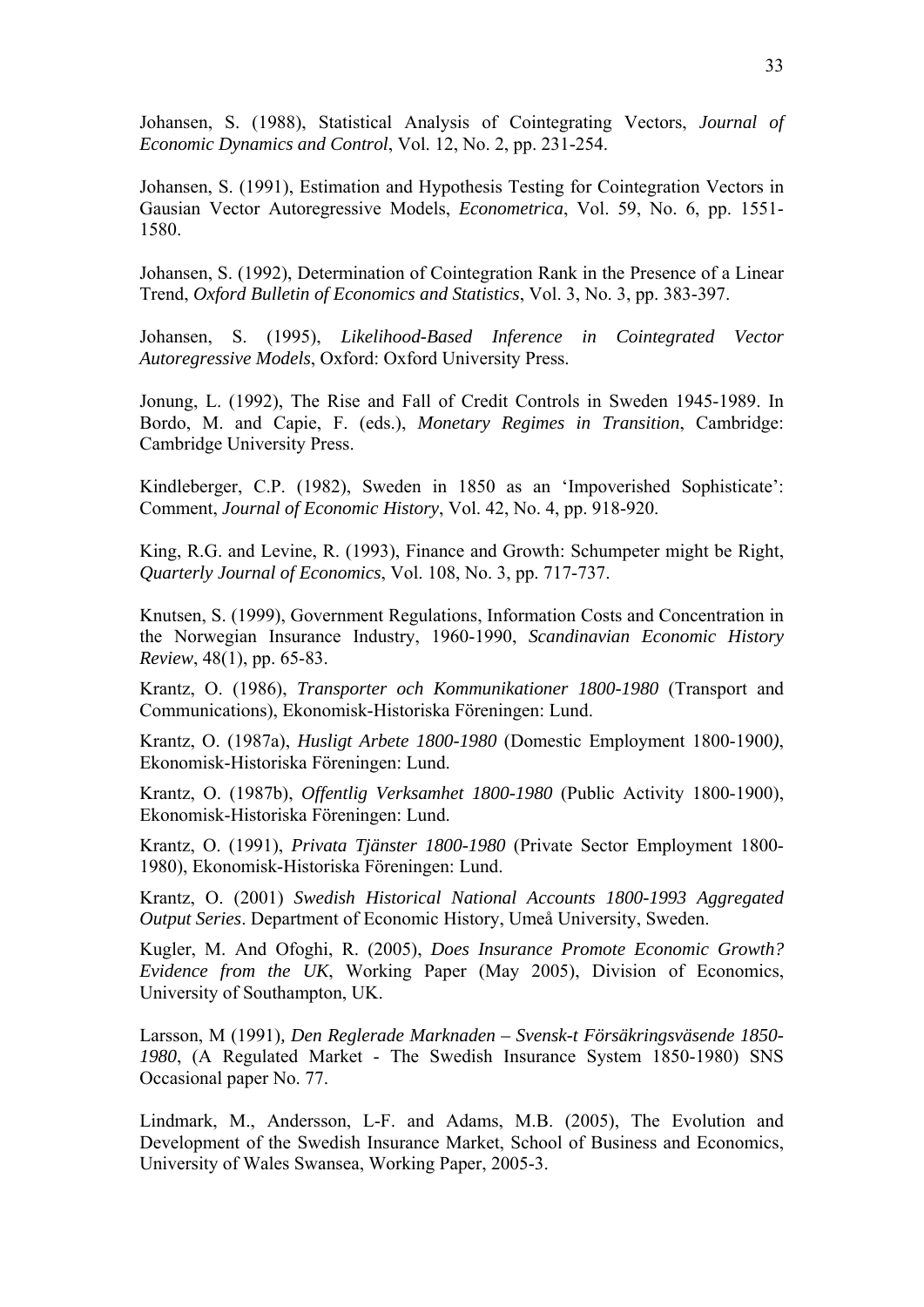MacMinn, R.D. (1987), Insurance and Corporate Risk Management, *Journal of Risk and Insurance*, Vol. 55, No. 4, pp. 658-677.

Magnusson, L. (1997) *Sveriges Ekonmiska Historia* (The Economic History of Sweden)*,* Rabén Prisma: Stockholm.

Nygren, I. (1983), Transformation of Bank Structures in the Industrialization Period. The Case of Sweden 1820-1913, *Journal of European Economic History*, 12(1), pp. 29-68.

Outreville, J.F. (1990), The Economic Significance of Insurance Markets in Developing Countries, *Journal of Risk and Insurance*, Vol. 57, No. 3, pp. 487-498.

Outreville, J.F. (1996), Life Insurance Markets in Developing Countries, *Journal of Risk and Insurance*, Vol. 63, No. 2, pp. 263-278.

Pagano, M. (1993), Financial Markets and Growth: An Overview, *European Economic Review*, Vol. 37, No. 1, pp. 613-622.

Pearson, R. (1992), Fire Insurance and the British Textile Industries during the Industrial Revolution, *Business History*, Vol. 34, No. 4, pp. 1-19.

Pearson, R. (1993), Taking Risks and Containing Competition: Diversification and Oligopoly in the Fire Insurance Markets of the North of England in the Early  $19<sup>th</sup>$  C, *Economic History Review*, Vol. 26, No. 2, pp. 39-64

Pettersson, L. (1987) Byggnads- och Anläggningsverksamhet 1800-1980 (Building and Construction) Ekonomisk-Historiska Föreningen: Lund

Pottier, S.W. and Sommer, D.W. (1997), Agency Theory and Life Insurer Ownership Structure, *Journal of Risk and Insurance*, Vol. 64, No. 4, pp. 529-543.

Rothschild, M. and J.E. Stiglitz (1976), 'Equilibrium in Competitive Insurance Markets: An Essay on the Economics of Imperfect Information', *Quarterly Journal of Economics* Vol.9, No. 4, pp. 629-649.

Rousseau, P.L. and Wachtel, P. (1998), Financial Intermediation and Economic Performance: Historical Evidence from Five Industrialized Countries, *Journal of Money Credit and Banking*, Vol. 30, No. 4, pp. 657-678.

Rousseau, P.L and Sylla, R. (2005), Emerging Financial Markets and Early US Growth, *Explorations in Economic History*, Vol. 42, No. 1, pp. 1-26.

Sandberg, L.G. (1978), Banking and Economic Growth in Sweden before World War I, *Journal of Economic History*, Vol. 38, No. 3, pp. 650-680.

Sandberg, L.G. (1979), The Case of the Impoverished Sophisticate: Human Capital and Swedish Economic Growth before World War I, *Journal of Economic History*, Vol. 39, No. 1, pp. 225-241.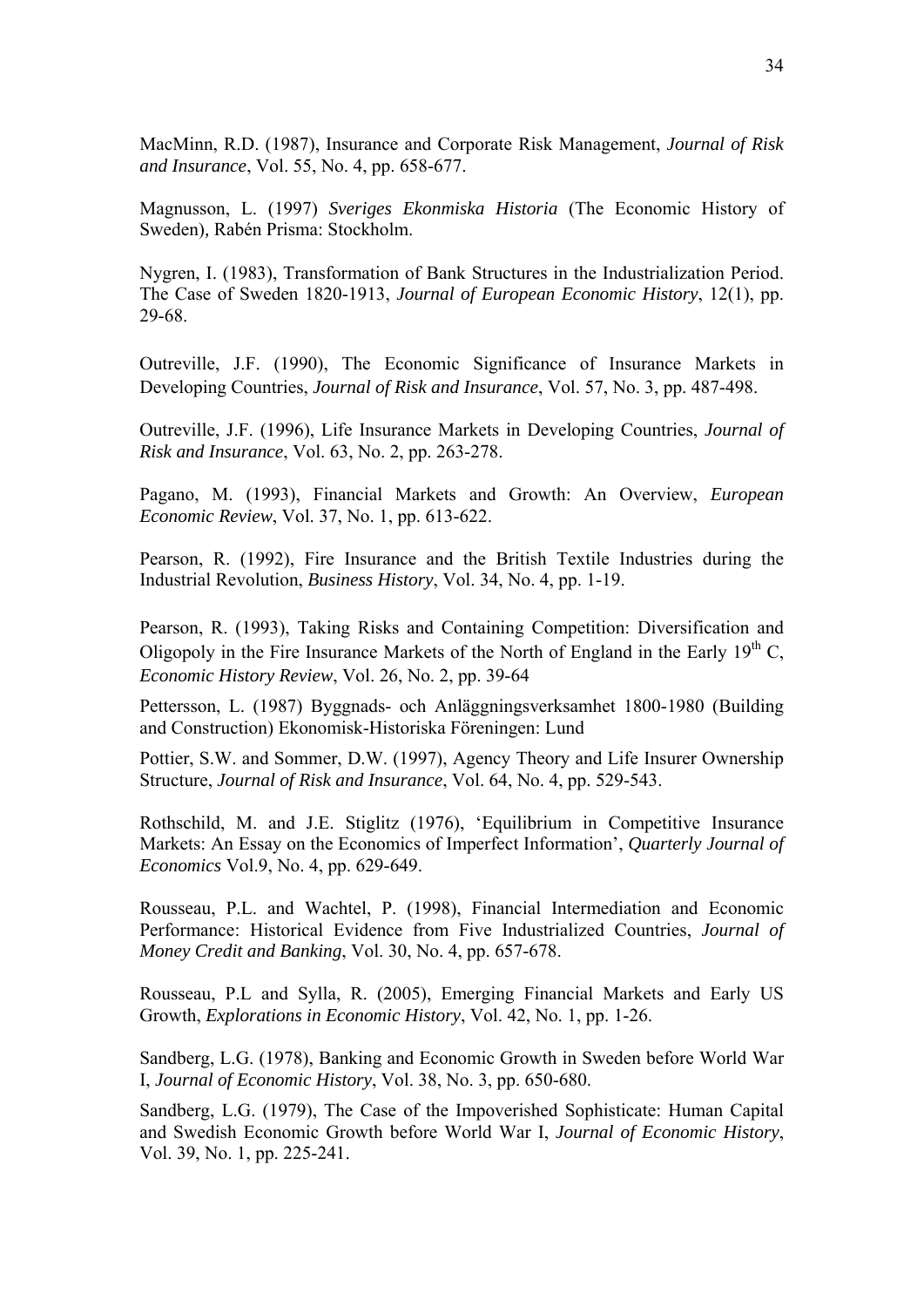Schön, L. (1988), *Industri och Hantverk 1800-1980* (Industry and Crafts 1800-1980), Ekonomisk-Historiska Föreningen: Lund.

Schön, L. (1995), *Jordbruk med Binäringar 1800-1980* (Agriculture and Secondary Employment 1800-1980), Ekonomisk-Historiska Föreningen: Lund.

Scott, P. (2002), Towards the 'Cult of the Equity'? Insurance Companies and the Interwar Capital Market, *Economic History Review*, Vol. 55, No. 1, pp. 78-104. *Statistisk Tidskrift* (various years) Swedish Financial Services periodical: Stockholm.

Sims, C.A., Stock, J.H. and Wilson, M.W. (1990), Inference in Linear Time Series Models with Some Unit Roots, *Econometrica*, Vol. 58, No. 1, pp. 113-144.

Smith, B.D. and Stutzer, M.J. (1995), A Theory of Mutual Formation and Moral Hazard with Evidence from the History of the Insurance Industry, *Review of Financial Studies*, 8(4), pp. 545-577.

SCB Statistiska Centralbyrån (2005) (Central Statistics Sweden), Statistikdatabasen (Statistical Database): Stockholm (http://www.ssd.scb.se/databaser/makro/start.asp).

Sveriges Riksbank (1931) *Sveriges Riksbank. Bankens Tillkomst och Verksamhet*, (Swedish Central Bank. Banking and Bank Activity) Volume V: Stockholm

Sveriges Statistik i Sammandrag (various years) (Outlines of Swedish Statistics): Stockholm.

Svensk Statistisk Tidskrift (various years) (Periodical of Swedish Statistics): Stockholm.

Swedish Insurance Federation (2004) *Annual Report & Statistics*, Swedish Insurance Federation: Stockholm**.** 

Swedish Official Statistics (SOS) (various years) *Enskilda Försäkringsanstalter*  (Swedish Official Statistics Private Insurance), SOS: Stockholm.

Swedish Official Statistics (SOS) (various years) *Statistisk Årsbok* (Swedish Official Statistics Annual Yearbook), SOS: Stockholm.

Swiss Re (2004), *World Insurance in 2003. Insurance Industry on the Road to Recovery*, Sigma 2/2004, Swiss Re: Zurich.

Sylla, R. (2002), Financial Systems and Economic Modernization, *Journal of Economic History*, Vol. 62, No. 2, pp. 277-285.

Sylla, R. (2003), Financial Systems, Risk Management, and Entrepreneurship: Historical Perspectives, *Japan and the World Economy*, Vol. 15, No. 4, pp 447-458.

Toda, H.Y. and Phillips, P.C.B. (1993), Vector Autoregression and Causality, *Econometrica*, Vol. 61, No. 6, pp. 1367-1393.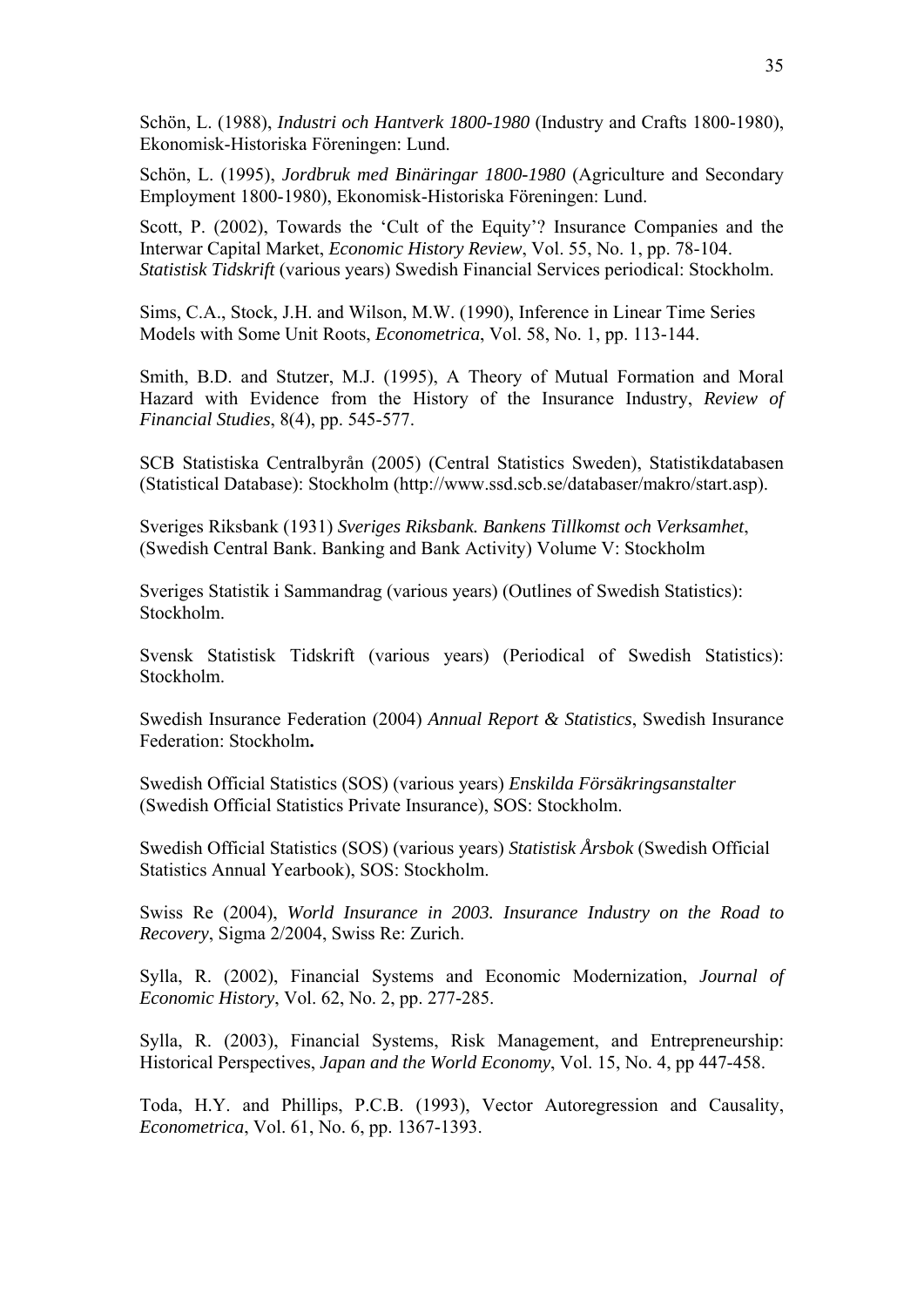Toda, H.Y. and Yamamoto, T. (1995), Statistical Inference in Vector Autoregressions with Possibly Integrated Processes, *Journal of Econometrics*, Vol. 66, No. 2, pp. 225- 250.

Wachtel, P. and Rousseau, P.L. (1995), Financial Intermediation and Economic Growth: A Historical Comparison of the United States, United Kingdom and Canada, in M.D. Bordo and R.Sylla (eds.) (pp. 329-381), *Anglo-American Financial Systems: Institutions and Markets in the Twentieth Century*, Burr Ridge Ill: Business One Irwin.

Waldenström, D. (2002), Taxing Emerging Stock Markets: A Beneficial Policy? Evidence from the Stockholm Stock Exchange, 1907-1939, *Explorations in Economic History*, Vol. 39, No. 1, pp. 29-45.

Ward, D. and Zurbruegg, R. (2000), Does Insurance Promote Economic Growth? Evidence from OECD Countries, *Journal of Risk and Insurance*, Vol. 67, No. 4, pp. 489-506.

Wrede, F. (1882) *Vördsamt Memorial Allmänna Änke- och Pupillkassan*, (Respectful Memorial for the Public Widows and Orphans Fund): Stockholm.

Zou, H. and Adams, M.B. (2005), The Corporate Purchase of Property Insurance: Chinese Evidence, *Journal of Financial Intermediation*, Vol. 15, No. 2, (forthcoming).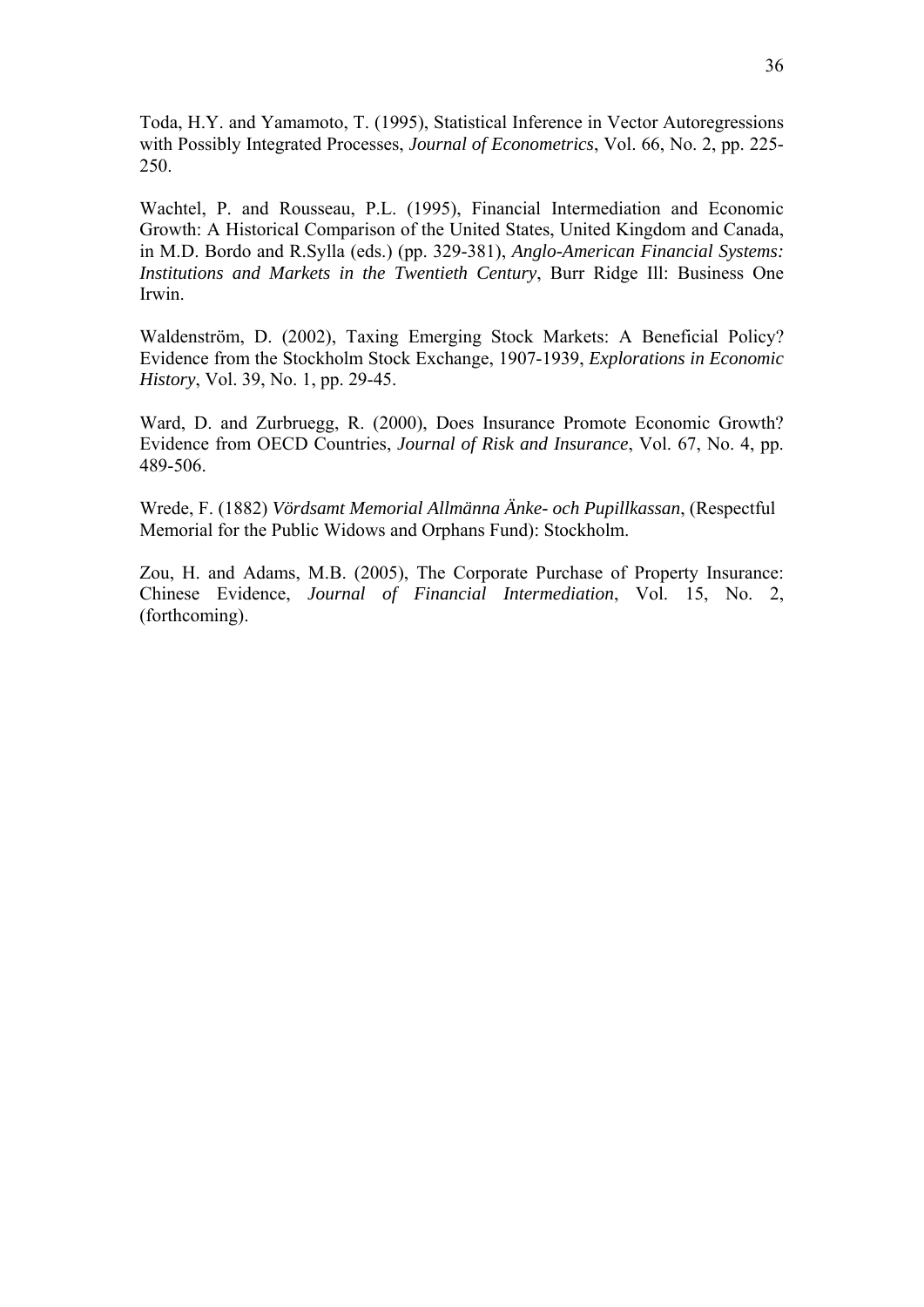#### **Table 1: Augmented Dickey-Fuller Test Statistics 1830-1998**

This table presents the Augmented Dicker-Fuller test (tau) statistics for stationarity in the historical time series (1830-1998).

| Variable    | Tau      | p-value | Lags used |
|-------------|----------|---------|-----------|
| ECON        | $-2.552$ | 0.303   |           |
| INS         | $-2.002$ | 0.595   |           |
| <b>BANK</b> | $-2.718$ | ი 231   |           |

Notes:

1. ECON is the log of annual per capita growth in the rate of real GDP to measure economic growth; INS is the real annual value of total annual premiums (life and non-life insurance) per capita; BANK is the total (central, commercial and savings) real bank lending to the non-bank public on a per capita basis.

2. p-values are not significant at conventional levels (p≤0.10 or less) indicating non-stationarity in the historical time series.

#### **Table 2: Lag length determination of VAR-model in levels 1830-1998**

This table presents the Akaike and Schwarz Bayesian criteria for lag length determination in VARmodels for the historical time series (1830-1998).

|   | <b>AIC</b> | <b>SBC</b> |
|---|------------|------------|
|   | $-7.160$   | $-6.937$   |
| 2 | $-7.352$   | $-6.959$   |
| 3 | $-7.395$   | $-6.832$   |
|   | $-7.424$   | $-6.690$   |
| 5 | -7.361     | $-6.454$   |

## **Table 3: Joint test of autocorrelation in the VAR (4)-model in levels**

The table presents the test statistics and p-values of the multivariate LM test of autocorrelation. The null hypothesis is that all autocorrelations and cross autocorrelations of order Lag or less are zero.

| Lag | <b>Test statistic</b> | p-value |
|-----|-----------------------|---------|
|     | 6.936                 | 0.644   |
| 24  | 4.158                 | 0.901   |
| 36  | 3.586                 | 0.937   |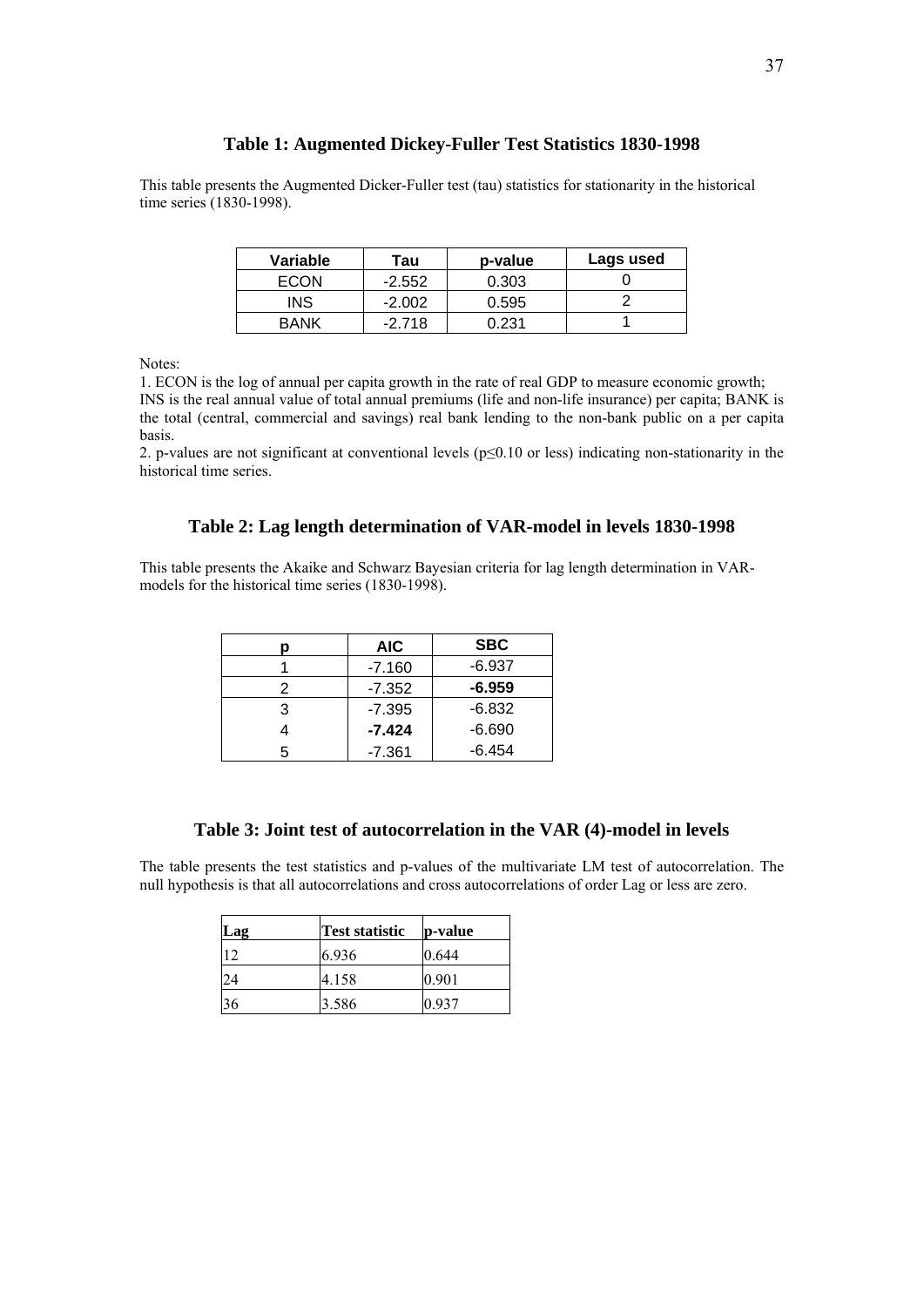#### **Table 4: Granger Causality Wald Test Statistics 1830-1998**

| Test                   | <b>Test statistic</b> | df | p-value    |
|------------------------|-----------------------|----|------------|
| 1. INS=> ECON          | 4.158                 | 4  | 0.385      |
| 2. BANK=> ECON         | 13.131                | 4  | $0.011***$ |
| 3. INS, BANK=> ECON    | 17.480                | 8  | $0.026**$  |
| 4. ECON=>INS           | 8.180                 | 4  | $0.085*$   |
| $5.$ BANK $\approx$ NS | 33.118                | 4  | $0.000***$ |
| 6. BANK, ECON=>INS     | 38.580                | 8  | $0.000***$ |
| 7. ECON=>BANK          | 3.480                 | 4  | 0.481      |
| 8. INS=>BANK           | 8.155                 | 4  | $0.086*$   |
| 9. INS, ECON=>BANK     | 11.402                | 8  | 0.180      |

This table shows the Granger Causality Wald Test Statistics for the entire historical time series (1830- 1998). The tests also include pair-wise Granger causality tests among the variables.

Note:  $X^2$  critical values are at the 0.10 level. Wald test statistics marked  $*$  are statistically significant at  $p \le 0.10$ , \*\*  $p \le 0.05$  and \*\*\*  $p \le 0.01$  or less (2-tail).

#### **Table 5: Granger Causality Wald Test Statistics 1830-1888**

This table shows the Granger Causality Wald Test Statistics for the entire historical time series (1830- 1888). The tests also include pair-wise Granger causality tests among the key variables.

| <b>Test</b>                | <b>Test statistic</b> | df | p-value   |
|----------------------------|-----------------------|----|-----------|
| $1.$ INS= $>$ ECON         | 5.411                 | 4  | 0.248     |
| 2. BANK $\Rightarrow$ ECON | 9.184                 | 4  | $0.057*$  |
| $3.$ INS, BANK= $>$ ECON   | 13.484                | 8  | $0.096*$  |
| 4. ECON=>INS               | 9.293                 | 4  | $0.054**$ |
| $5.$ BANK $\approx$ INS    | 8.057                 | 4  | $0.090*$  |
| 6. BANK, ECON=>INS         | 14.686                | 8  | $0.066*$  |
| 7. ECON=>BANK              | 0.519                 | 4  | 0.972     |
| $8.$ INS= $>$ BANK         | 5.105                 | 4  | 0.277     |
| 9. INS, ECON=>BANK         | 6.104                 | 8  | 0.636     |

Note:  $X^2$  critical values are at the 0.10 level. Wald test statistics marked  $*$  are statistically significant at p≤ 0.10, \*\* p≤ 0.05 and \*\*\* p≤ 0.01 or less (2-tail).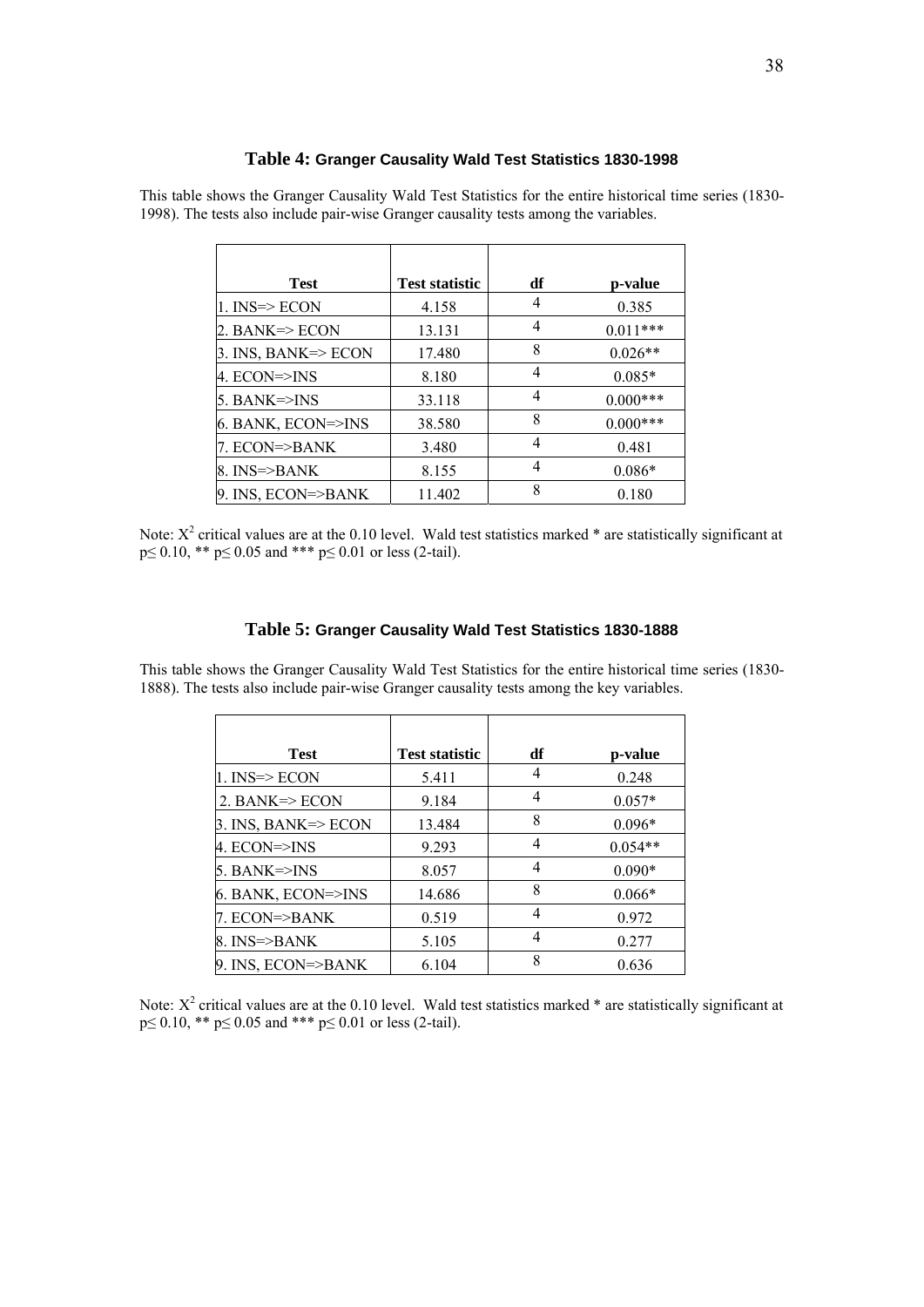#### **Table 6: Granger Causality Wald Test Statistics 1889-1948.**

This table shows the Granger Causality Wald Test Statistics for the entire historical time series (1889- 1948). The tests also include pair-wise Granger causality tests among the variables.

| <b>Test</b>                | <b>Test statistic</b> | df | p-value   |
|----------------------------|-----------------------|----|-----------|
| 1. INS=> ECON              | 0.668                 | 4  | 0.955     |
| 2. BANK $\Rightarrow$ ECON | 3.910                 | 4  | 0.419     |
| 3. INS, BANK=>ECON         | 6.348                 | 8  | 0.601     |
| 4. ECON=>INS               | 4.526                 | 4  | 0.340     |
| $5.$ BANK $\approx$ INS    | 9.958                 | 4  | $0.041**$ |
| 6. BANK, ECON=>INS         | 14.486                | 8  | $0.070*$  |
| 7. ECON=>BANK              | 4.415                 | 4  | 0.353     |
| $8.$ INS= $>$ BANK         | 3.613                 | 4  | 0.461     |
| 9. INS, ECON=>BANK         | 7.153                 | 8  | 0.520     |

Note:  $X^2$  critical values are at the 0.10 level. Wald test statistics marked  $*$  are statistically significant at  $p \le 0.10$ , \*\*  $p \le 0.05$  and \*\*\*  $p \le 0.01$  or less (all 2-tail).

#### **Table 7: Granger Causality Wald Test Statistics 1949-1998**

This table shows the Granger Causality Wald Test Statistics for the entire historical time series (1889- 1948). The tests also include pair-wise Granger causality tests among the variables.

| <b>Test</b>                | <b>Test statistic</b> | df | p-value    |
|----------------------------|-----------------------|----|------------|
| ll. INS=> ECON             | 7.347                 | 4  | 0.119      |
| 2. BANK $\Rightarrow$ ECON | 9.440                 | 4  | 0.510      |
| $\beta$ . INS, BANK=>ECON  | 14.623                | 8  | $0.067*$   |
| 4. ECON=>INS               | 6.561                 | 4  | 0.161      |
| $5.$ BANK $\approx$ INS    | 9.401                 | 4  | $0.052**$  |
| 6. BANK, ECON=>INS         | 19.319                | 8  | $0.013***$ |
| 7. ECON=>BANK              | 15.913                | 4  | $0.003***$ |
| $8.$ INS= $>$ BANK         | 4.129                 | 4  | 0.389      |
| 9. INS, ECON=>BANK         | 20.168                | 8  | $0.010***$ |

Note:  $X^2$  critical values are at the 0.10 level. Wald test statistics marked  $*$  are statistically significant at p≤ 0.10, \*\* p≤ 0.05 and \*\*\* p≤ 0.01 or less (all 2-tail).